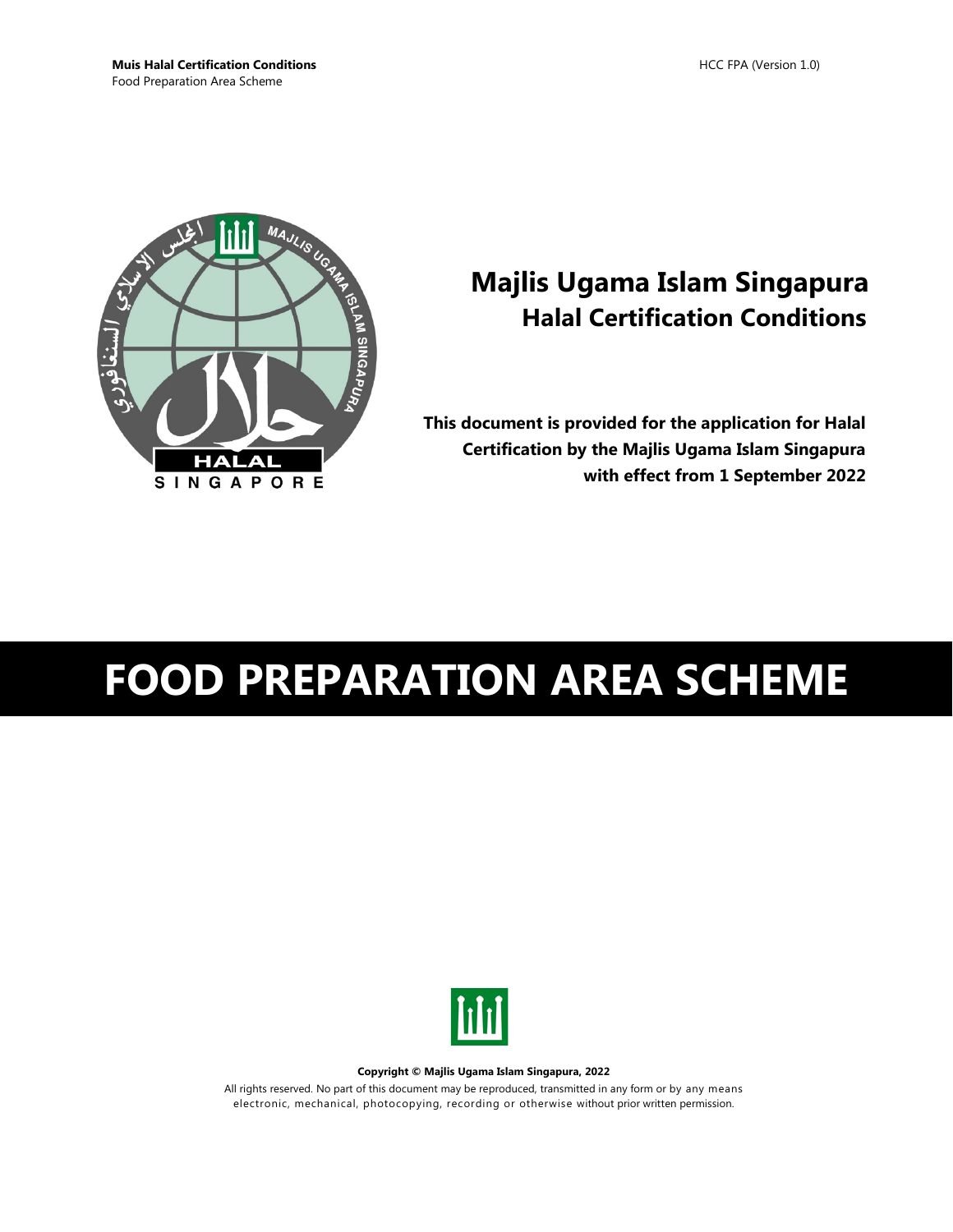## **DOCUMENT REVISION HISTORY**

| S/N | <b>Version</b> | <b>Nature of Revision</b> | <b>Revision Date</b> |
|-----|----------------|---------------------------|----------------------|
|     | 1.0            | First Issue               | 6 June 2022          |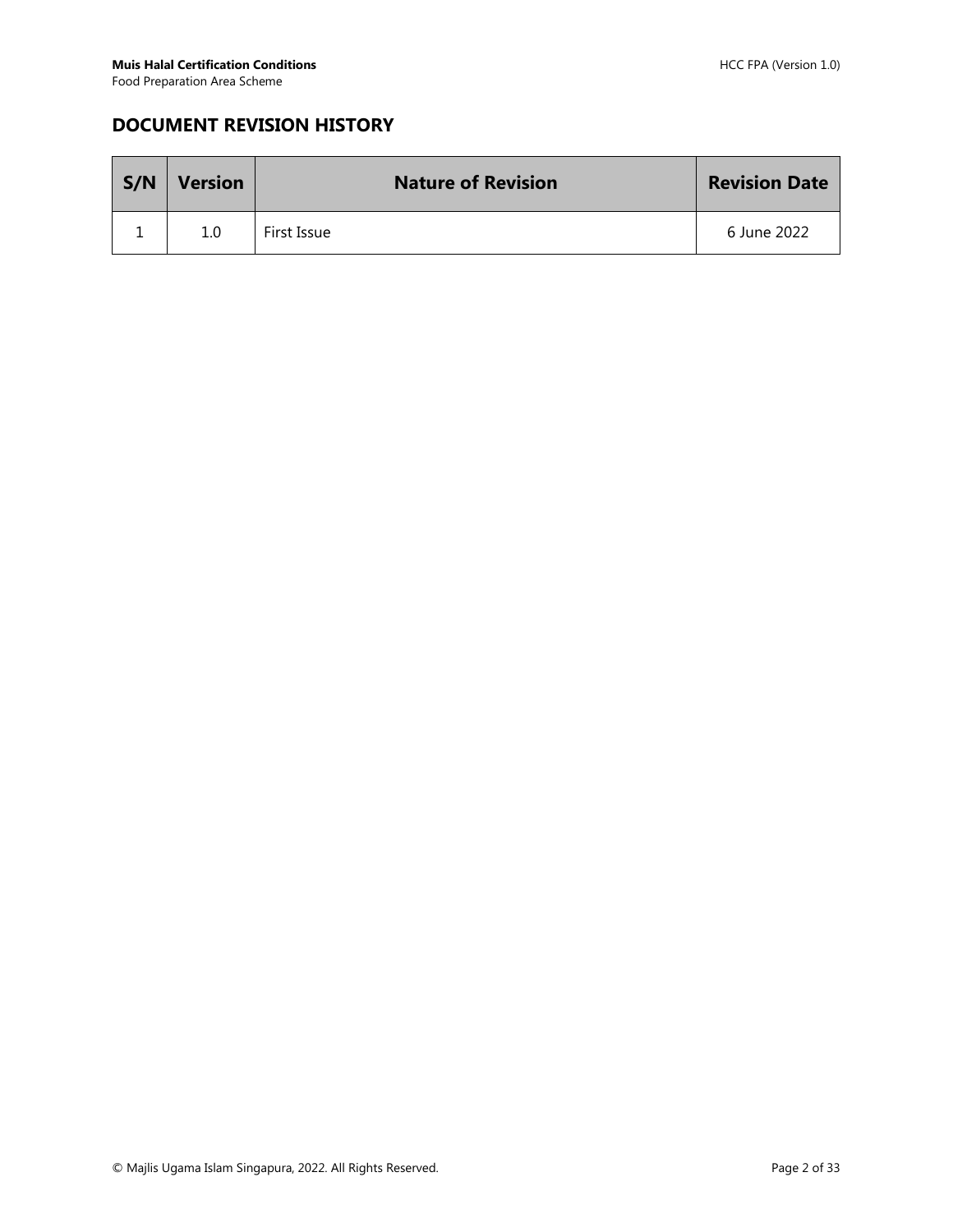## **CONTENT**

| ANNEX D - SPECIFICATION OF THE MUIS HALAL CERTIFICATION MARK31 |  |
|----------------------------------------------------------------|--|
|                                                                |  |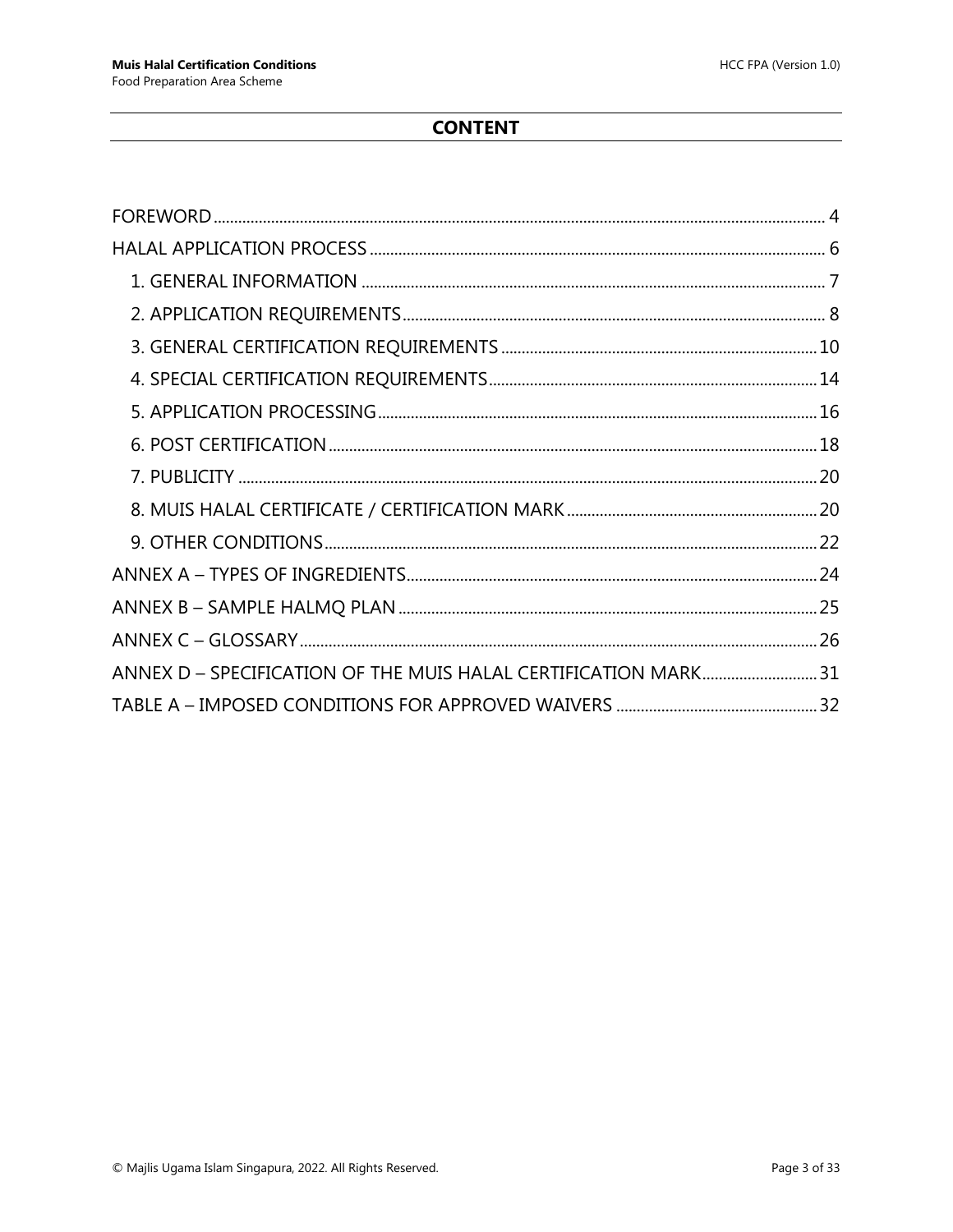#### **FOREWORD**

#### <span id="page-3-0"></span>**Majlis Ugama Islam Singapura**

Majlis Ugama Islam Singapura (Muis), also known as the 'Islamic Religious Council of Singapore', was established in 1968 pursuant to the enactment of the Administration of Muslim Law Act. Muis is a statutory board under the Ministry of Culture, Community and Youth and administers Muslim affairs in Singapore. Among others, Muis issues Halal certificates and regulates the Singapore Halal industry. More information on Muis' roles and responsibilities is available at www.muis.gov.sg.

#### **Administration of Muslim Law Act**

88A – (1) The Majlis may issue halal certificates in relation to any product, service or activity and regulate the holders of such certificates to ensure that the requirements of the Muslim law are complied with in the production, processing, marketing or display of that product, the provision of that service or the carrying out of that activity.

(2) An application for a halal certificate shall be in such a form as the Majlis may require.

(3) The Majlis may, in issuing a halal certificate, impose such condition as it thinks fit and may at any time vary, remove or add to such condition.

(4) The Majlis may, by notification in the Gazette, specify any certification mark of the Majlis for use in relation to any product, service or activity in respect of which it has issued a halal certificate under subsection (1).

(5) Any person who, without the approval of the Majlis:

- (a) issues a Halal certificate in relation to any product, service or activity; or
- (b) uses any specified Halal certification mark or any colourable imitation thereof,

shall be guilty of an offence and shall be liable on conviction to a fine not exceeding \$10,000 or to imprisonment for a term not exceeding 12 months or both.

(6) The Majlis may, in granting approval to any person to issue any Halal certificate or to use any specified Halal certification mark, impose such condition as it thinks fit and may at any time vary, remove or add to such condition.

(7) The Majlis may revoke or suspend its approval granted to any person to issue any Halal certificate or to use any specified Halal certification mark if that person fails to comply with any condition imposed under subsection (6).

(8) Any person aggrieved by any decision of the Majlis made under this section may appeal to the Minister whose decision shall be final.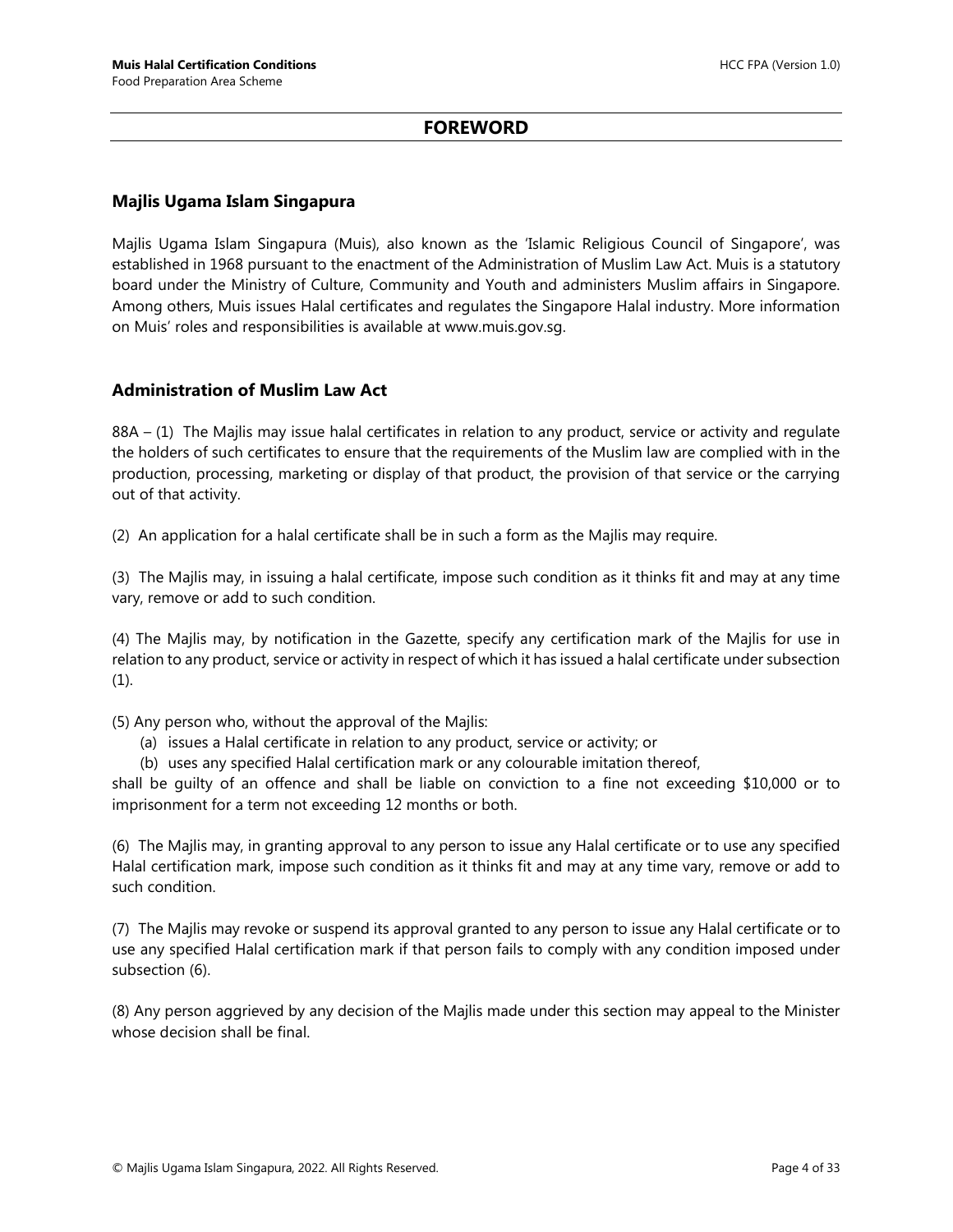#### **For More Information**

Majlis Ugama Islam Singapura (Islamic Religious Council of Singapore) Singapore Islamic Hub, 273 Braddell Road, Singapore 579702

Halal Certification Strategic Unit 23 Mayo Street Singapore 208323

Tel: (65) 6359 1199 / 6011 0037 Email: info@muis.gov.sg Website: www.muis.gov.sg / www.halal.sg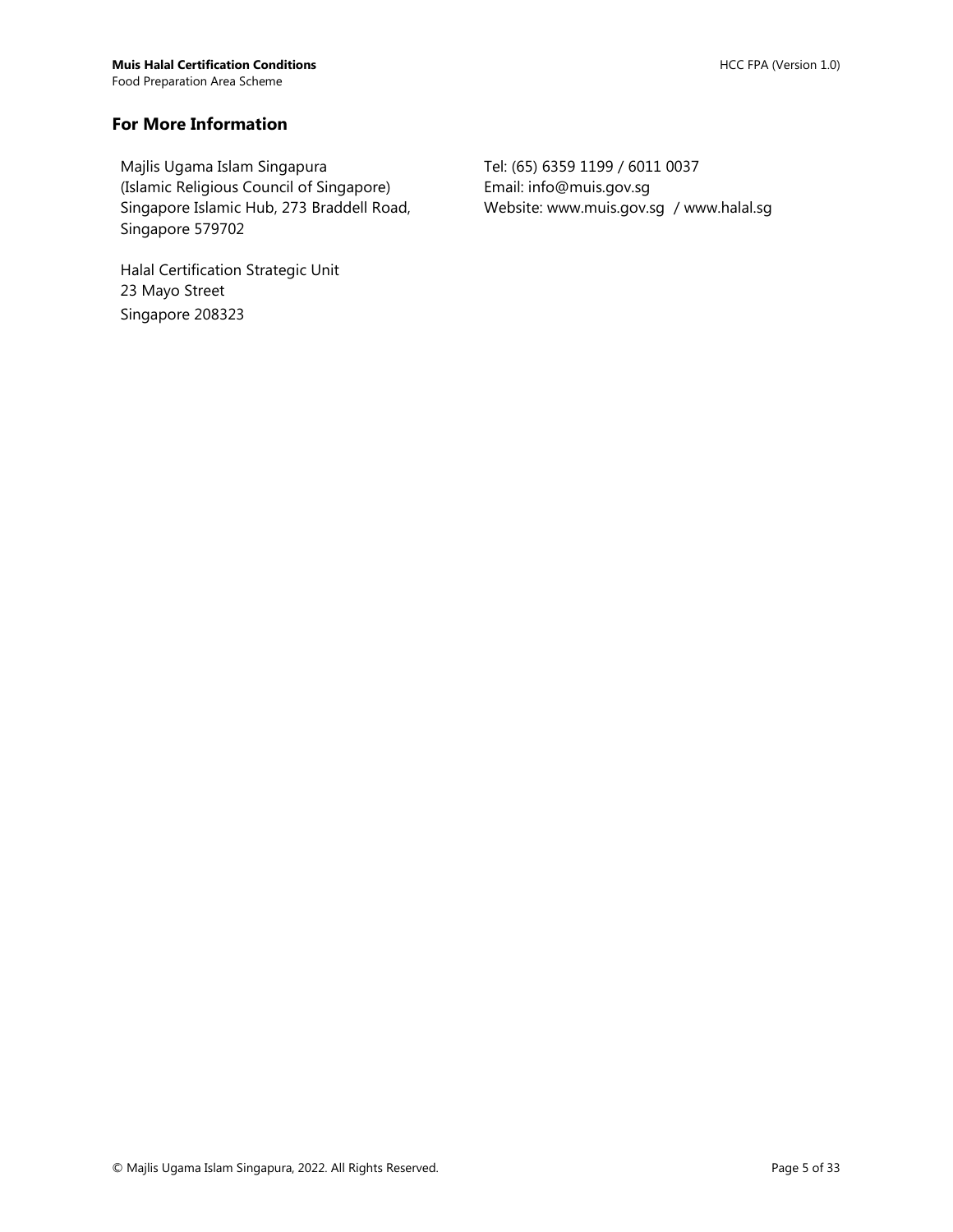#### **HALAL APPLICATION PROCESS**

<span id="page-5-0"></span>

Note:

\* For renewal applications, there are no Stage 1 / Stage 2 payments. Instead, certification fee will apply after application has been approved.

# In extraordinary circumstances, Muis may conduct a remote audit.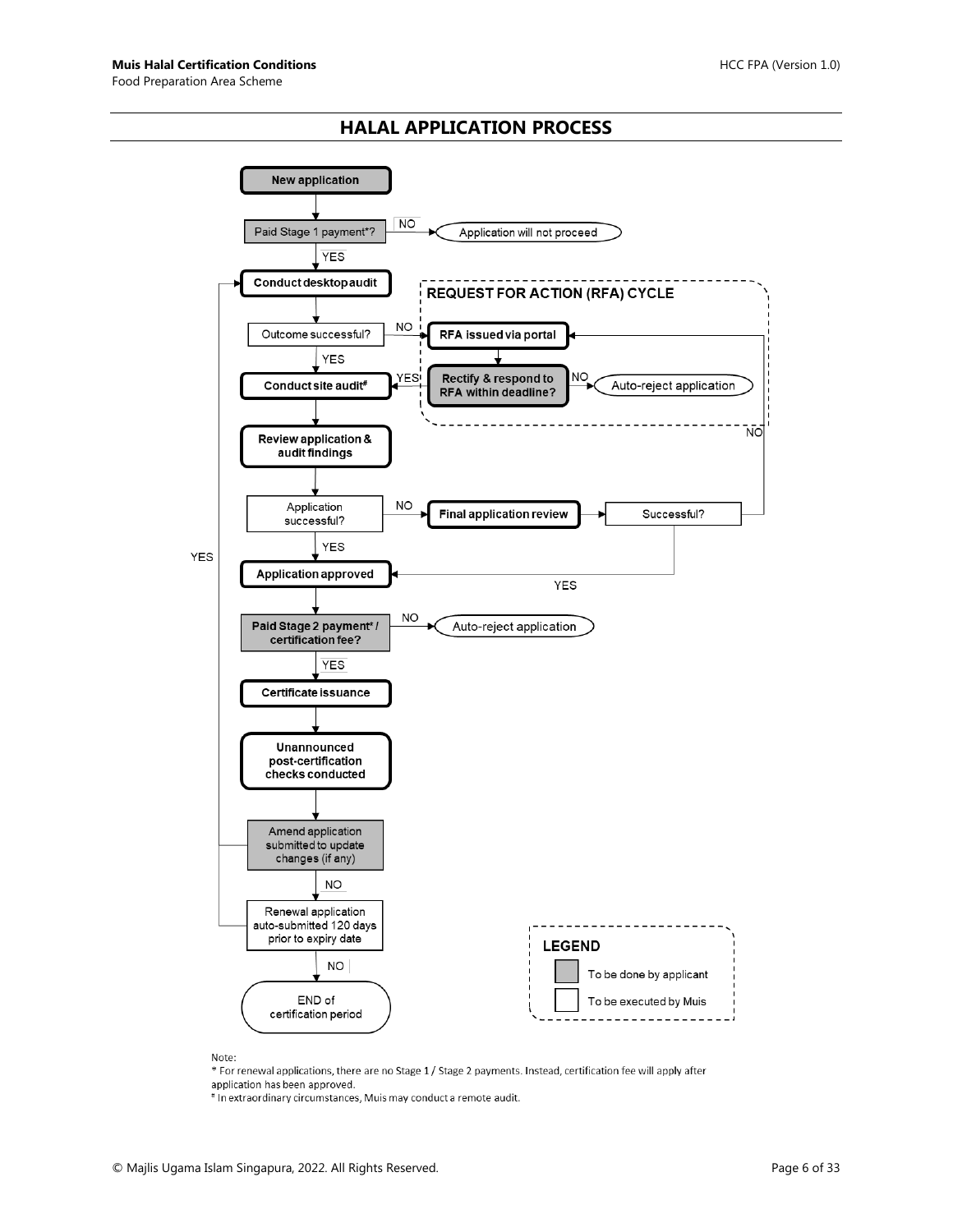## **HALAL CERTIFICATION CONDITIONS**

<span id="page-6-0"></span>

|     | <b>1. GENERAL INFORMATION</b>                                                                                                                                                                                                                                                                                                                                                                                                                                                                                                                                                                        |                                                  |
|-----|------------------------------------------------------------------------------------------------------------------------------------------------------------------------------------------------------------------------------------------------------------------------------------------------------------------------------------------------------------------------------------------------------------------------------------------------------------------------------------------------------------------------------------------------------------------------------------------------------|--------------------------------------------------|
| 1.1 | The conditions set out in this document shall hereinafter be referred to as the "Muis Halal<br>Certification Conditions". All annexes to these Muis Halal Certification Conditions shall<br>be deemed to be incorporated in and form an integral part hereof. Words or phrases in<br>these Muis Halal Certification Conditions that are defined in Annex C - Glossary shall<br>bear their defined meaning unless the context otherwise requires.                                                                                                                                                     | <b>Muis Halal</b><br>Certification<br>Conditions |
| 1.2 | All companies / establishments applying for a Halal certification from Majlis Ugama Islam<br>Singapura (Muis), may, upon fully complying with the Muis Halal Certification Conditions,<br>be issued a Muis Halal certificate (the "Halal certificate") and allowed the use of Muis<br>Halal certification mark (the "Halal certification mark") upon the terms and subject to the<br>conditions provided therein.<br>Applicants are encouraged to apply for Health Promotion Board (HPB)'s Healthier Dining<br>Programme (HDP). HDP aims to assist food and beverage businesses to provide healthier | General<br>information                           |
|     | food and drinks options to their customers. As a HDP partner, you will be eligible for<br>various grants to grow your businesses and participate in HPB's various marketing<br>campaigns.                                                                                                                                                                                                                                                                                                                                                                                                            |                                                  |
|     | For more information, applicants may refer to https://www.hpb.gov.sg/healthy-<br>living/food-beverage/healthier-dining-programme/about-the-healthier-dining-<br>programme.                                                                                                                                                                                                                                                                                                                                                                                                                           |                                                  |
| 1.3 | The applicant is deemed to have agreed to share its company's information to Muis upon<br>submitting an application to Muis.                                                                                                                                                                                                                                                                                                                                                                                                                                                                         | Agreement by<br>applicant                        |
| 1.4 | All information submitted by the applicant will not be disclosed to any other person<br>except for the purpose of determining the outcome of this application.                                                                                                                                                                                                                                                                                                                                                                                                                                       | Confidentiality<br>of applications               |
| 1.5 | The applicant shall ensure personnel representing the company / establishment<br>(including the applicant):                                                                                                                                                                                                                                                                                                                                                                                                                                                                                          | <b>Protection for</b><br>Muis officers           |
|     | (a) does not use any indecent, threatening, abusive or insulting words or behaviour<br>in communication with Muis;<br>(b) does not collect, use or disclose personal data (which includes photographs,                                                                                                                                                                                                                                                                                                                                                                                               |                                                  |
|     | video and audio recordings) of Muis officers unless consent is given.                                                                                                                                                                                                                                                                                                                                                                                                                                                                                                                                |                                                  |
| 1.6 | The Food Preparation Area scheme shall be applicable to the following types of food<br>establishments in Singapore:                                                                                                                                                                                                                                                                                                                                                                                                                                                                                  | Types of<br>businesses<br>under Food             |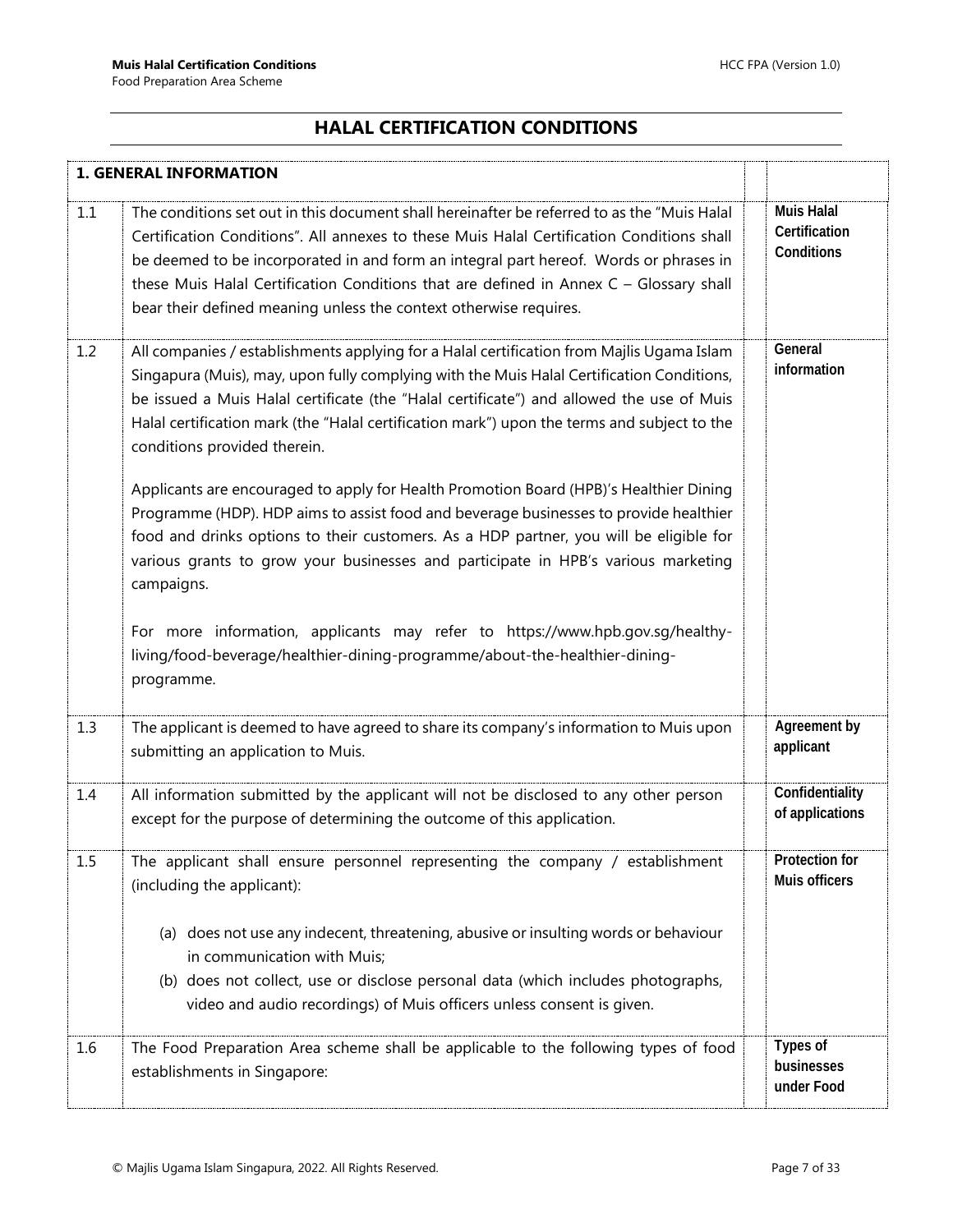<span id="page-7-0"></span>

| 1.7 | (a) Catering company;<br>(b) Central kitchen facility that supplies food within the organisation such as<br>hospitals, nursing homes, hotels and airports;<br>(c) Central kitchen facility that supplies food to Halal-certified retail food<br>establishments;<br>(d) Pre-school kitchen.<br>Pre-school Kitchen sub-scheme shall NOT be applicable to pre-school centre that                          | <b>Preparation Area</b><br>scheme<br>Pre-school                                  |
|-----|--------------------------------------------------------------------------------------------------------------------------------------------------------------------------------------------------------------------------------------------------------------------------------------------------------------------------------------------------------------------------------------------------------|----------------------------------------------------------------------------------|
|     | transports / delivers fully-and/or semi-processed food out of the pre-school kitchen.                                                                                                                                                                                                                                                                                                                  | Kitchen sub-<br>scheme<br>eligibility                                            |
| 1.8 | The scope of certification shall include:<br>(a) Transportation, receiving, storage and handling of ingredients and prepared<br>food;<br>(b) Areas of storage, preparation, dishing, display and servery area of food and<br>drinks;<br>(c) Collection, handling, washing and storage of equipment / utensils.                                                                                         | Scope of<br>certification                                                        |
|     | 2. APPLICATION REQUIREMENTS                                                                                                                                                                                                                                                                                                                                                                            |                                                                                  |
| 2.1 | The applicant shall read, understand and agree to adhere to the Muis Halal Certification<br>Conditions upon submission of the application.                                                                                                                                                                                                                                                             | Advice before<br>submitting<br>application                                       |
| 2.2 | Any request for waiver of the Muis Halal Certification Conditions shall be submitted in<br>writing using the form provided by Muis or provision via online application system.                                                                                                                                                                                                                         | <b>Request for</b><br>waiver of<br>Conditions                                    |
| 2.3 | Applications for franchise or chain outlets, food stations, central kitchens and/or related<br>entities or businesses bearing the same name shall be applied for Halal certification<br>concurrently. Likewise, approval shall be granted concurrently and expiry dates shall be<br>streamlined. Non-compliance detected in any of the above may affect the approval of<br>other related applications. | Implications on<br>related<br>applications if<br>non-<br>compliances<br>detected |
| 2.4 | The applicant shall declare to Muis (if any):<br>(a) All existing chain or franchise outlets;<br>(b) Other businesses operated by the applicant;<br>Holding company.<br>(c)                                                                                                                                                                                                                            | Declaration of<br>related<br>businesses                                          |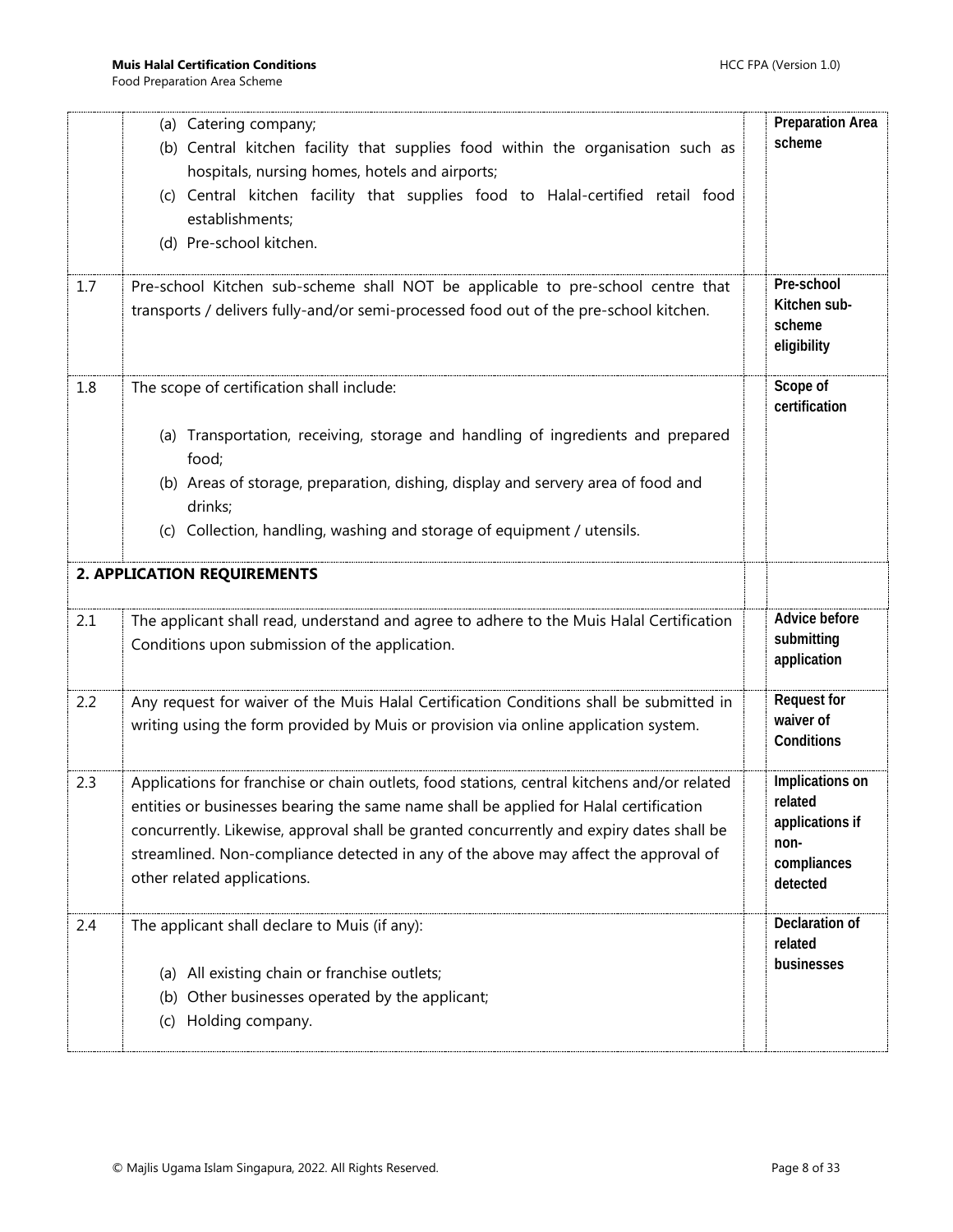| 2.5 | The applicant shall submit a New application if:                                                                     | Submission of<br><b>New</b>        |
|-----|----------------------------------------------------------------------------------------------------------------------|------------------------------------|
|     |                                                                                                                      | application                        |
|     | (a) Its current outlet has not been previously Halal-certified by Muis;                                              |                                    |
|     | (b) It has a new outlet and its other chain or franchise outlet(s), bearing the same                                 |                                    |
|     | business name and/or branding, are already Halal-certified by Muis OR it has a                                       |                                    |
|     | new food station in which the other food station(s) in the same restaurant is / are<br>already Halal-certified       |                                    |
|     | The application has to be done within 7 working days from the opening<br>İ.<br>date of the new outlet / food station |                                    |
|     | If the previous application was rejected or cancelled, the new application<br>н.                                     |                                    |
|     | shall be submitted within 7 working days from the date of rejection or<br>cancellation                               |                                    |
|     | (c) There is a change in:                                                                                            |                                    |
|     | Ownership / unique entity number (UEN)<br>i.                                                                         |                                    |
|     | Scheme or sub-scheme<br>ii.                                                                                          |                                    |
|     | iii. Address of certified premises                                                                                   |                                    |
|     | (d) Its Halal certificate has expired, and renewal application was not submitted when                                |                                    |
|     | submission was due;                                                                                                  |                                    |
|     | (e) The renewal period for the existing Halal certificate has lapsed;                                                |                                    |
|     | Its previously submitted application was rejected;<br>(f)                                                            |                                    |
|     | Its Halal certificate had been revoked.<br>(g)                                                                       |                                    |
|     |                                                                                                                      |                                    |
| 2.6 | In addition to the Food Preparation Area scheme, the applicant shall also apply for:                                 | <b>Application for</b><br>multiple |
|     | (a) The Eating Establishment scheme -                                                                                | schemes                            |
|     | if its catering / central kitchen facility and retail food establishments<br>i.<br>bear the same business name;      |                                    |
|     | if its business name signifies that it is involved in retail F&B services;<br>ii.                                    |                                    |
|     | Food Station sub-scheme if the food prepared in the kitchen is served /<br>iii.                                      |                                    |
|     | offered for sale at a food station in a restaurant.                                                                  |                                    |
|     | (b) Product / Whole Plant scheme if it provides prepacked food for retail sale;                                      |                                    |
|     | Storage Facility scheme if its raw materials and processing aids are stored in a<br>(C)                              |                                    |
|     | self-managed facility outside of the premises that is to be certified.                                               |                                    |
|     | (d) Short Term sub-scheme if the applicant / Halal certificate holder operates a                                     |                                    |
|     | temporary food stall at a bazaar, exposition, etc.                                                                   |                                    |
| 2.7 | The applicant shall submit multiple applications under these circumstances:                                          | Submission of<br>multiple          |
|     | (a) Two or more kitchens, which are intended for Halal certification, are located on                                 | applications                       |
|     | different units on the same floor or side-by-side but physically separated by a                                      |                                    |
|     | wall;                                                                                                                |                                    |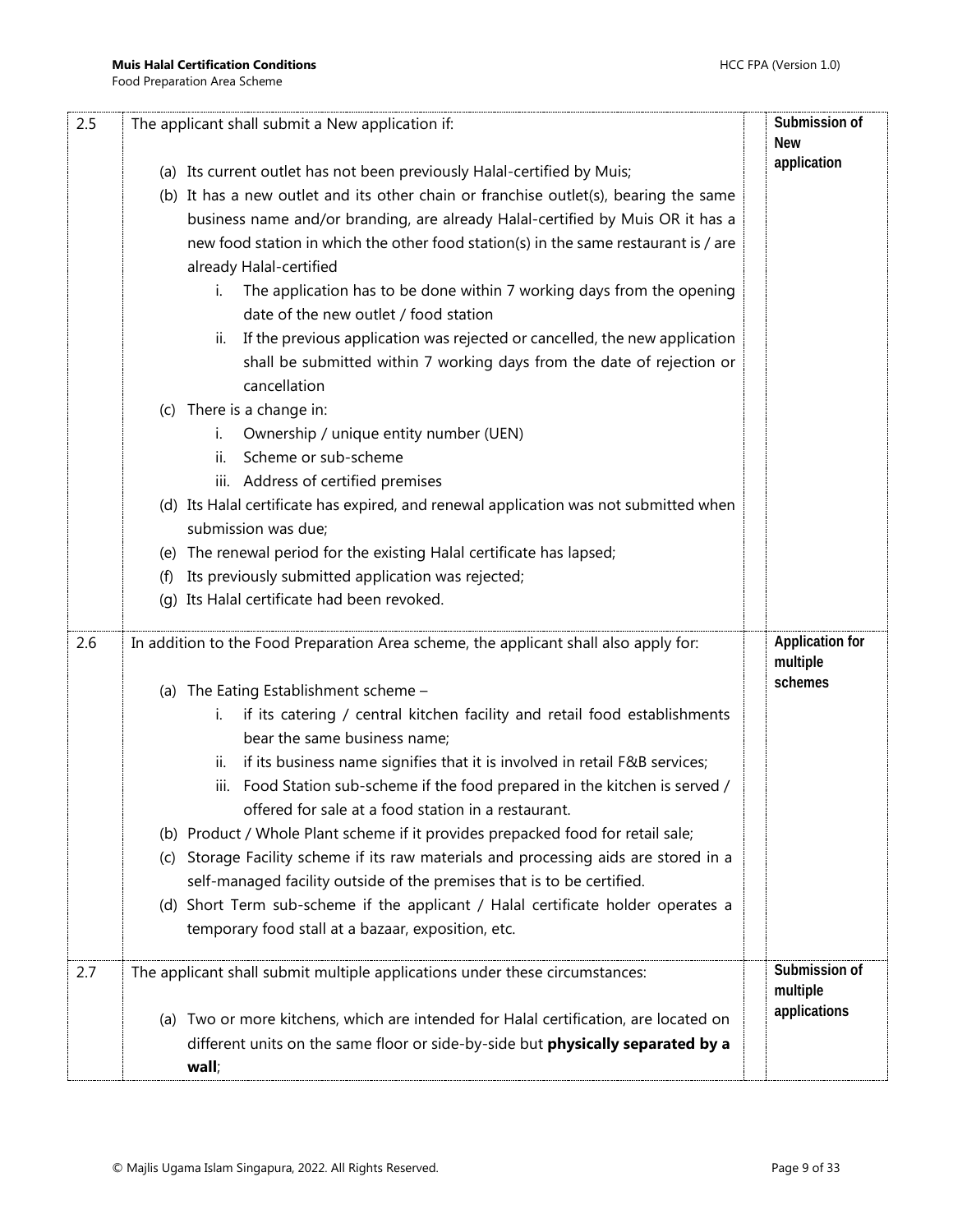<span id="page-9-0"></span>

|      | (b) Two or more kitchen sections located on the same floor, which are intended for<br>Halal certification, are separated by another section(s) that will not be Halal-<br>certified;<br>(c) Two or more kitchen sections located on different floors, which are intended<br>for Halal certification;<br>(d) There are multiple kitchens that prepare and supply food to a Halal-certified<br>establishment. |                                             |
|------|-------------------------------------------------------------------------------------------------------------------------------------------------------------------------------------------------------------------------------------------------------------------------------------------------------------------------------------------------------------------------------------------------------------|---------------------------------------------|
| 2.8  | For application of Halal certification, the applicant shall ensure that the establishment<br>name reflects:<br>1. The company name in the ACRA business profile if it operates a catering service;                                                                                                                                                                                                          | Requirement for<br>establishment<br>name    |
|      | 2. The name format < Name of Kitchen @ Name of Organisation > if it self-<br>manages a food preparation kitchen (e.g. Malay Kitchen @ ABC Hospital,<br>Western Food Section @ XYZ Hotel);                                                                                                                                                                                                                   |                                             |
|      | 3. The name format < Name of Kitchen @ Name of Organisation - Managed<br>by Name of Contractor Company > if it acts as a contractor that operates a<br>food preparation kitchen (e.g. Malay Kitchen @ ABC Hospital - Managed by XYZ<br>Co. Pte Ltd).                                                                                                                                                        |                                             |
| 2.9  | The applicant may be advised to change the scheme and/or subject to additional<br>requirements as Muis deems fit. Where the applicant has applied for a waiver of the Muis<br>Halal Certification Conditions, this may include additional imposed conditions that will<br>accompany the Muis Halal Certification Conditions waivers granted to applicant (refer to<br>Table A).                             | Additional<br>requirements if<br>necessary  |
| 2.10 | The applicant shall take ownership and bear responsibility for its application at all times.<br>The applicant shall communicate directly with Muis on all matters related to Halal<br>Certification.                                                                                                                                                                                                        | Ownership and<br>responsibility             |
|      | 3. GENERAL CERTIFICATION REQUIREMENTS                                                                                                                                                                                                                                                                                                                                                                       |                                             |
| 3.1  | The applicant shall be adequately licensed by the competent food safety authority.                                                                                                                                                                                                                                                                                                                          | License by food<br>safety authority         |
| 3.2  | The scope of certification for the premises shall be identified and maintained as<br>documented information (i.e. floor plan).                                                                                                                                                                                                                                                                              | Demarcation of<br>scope of<br>certification |
| 3.3  | The applicant shall ensure that there is no cross-mixing of Halal and non-Halal food and<br>ingredients.                                                                                                                                                                                                                                                                                                    | No cross-mixing                             |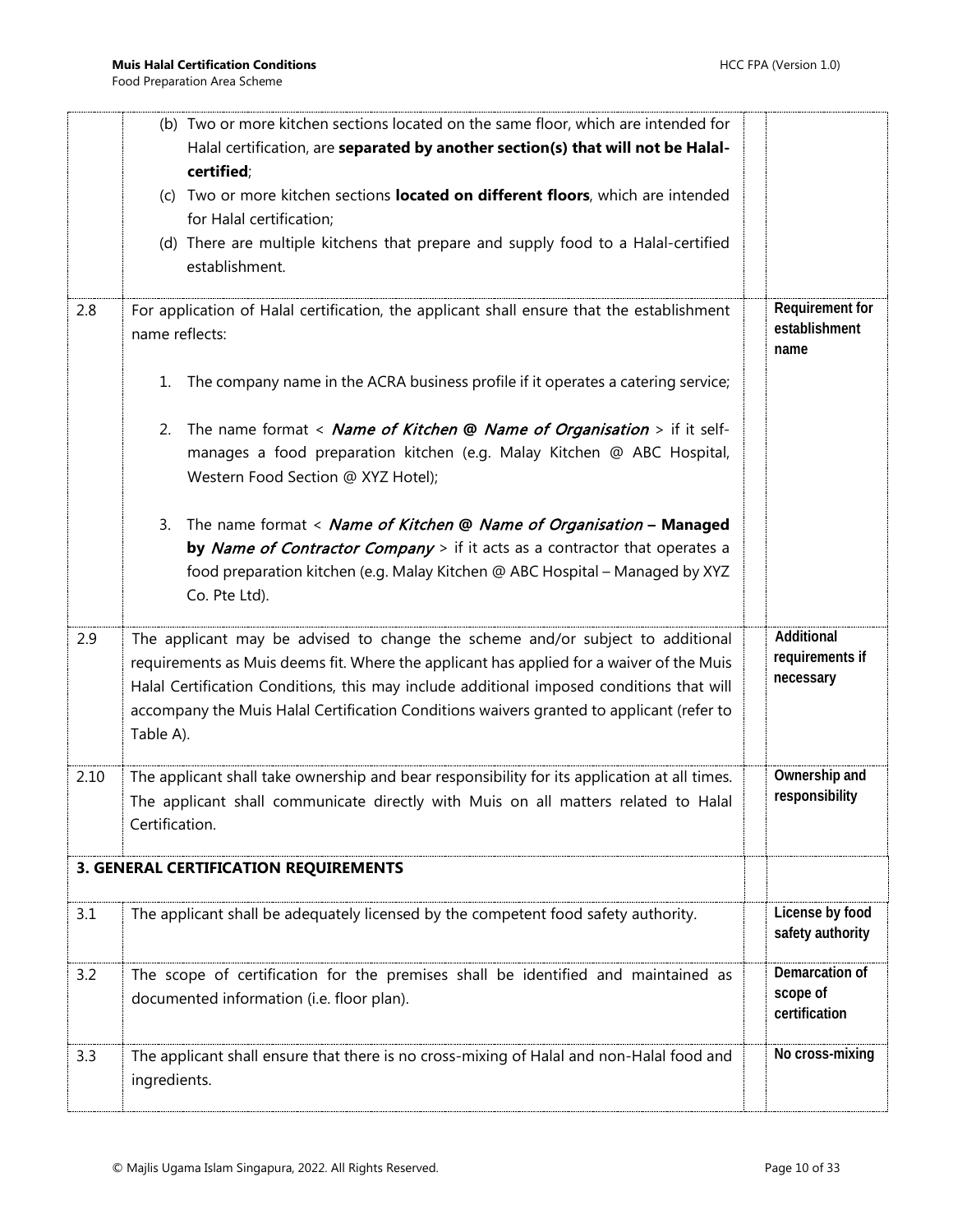| 3.4 | The applicant shall only order, purchase, receive, store, prepare, cook, offer to sell and<br>sell Halal food and ingredients that have been declared to Muis.<br>Declaration of ingredients and menu items shall be done during the application.<br>Naming of menu items shall take into account cultural and religious sensitivities, and<br>may be subject to change if Muis deems that the menu item name is inappropriate.<br>Details of ingredients' declaration shall include:<br>For meat and meat-based (including poultry) items<br>(a) item name, <b>brand</b> and/or description<br>(b) name of supplier (as reflected on invoice)<br>(c) name of Halal certification body<br>For all other items<br>(a) item name and/or description<br>(b) name of supplier (as reflected on invoice) | No undeclared,<br>and/or non-Halal<br>items                            |
|-----|-----------------------------------------------------------------------------------------------------------------------------------------------------------------------------------------------------------------------------------------------------------------------------------------------------------------------------------------------------------------------------------------------------------------------------------------------------------------------------------------------------------------------------------------------------------------------------------------------------------------------------------------------------------------------------------------------------------------------------------------------------------------------------------------------------|------------------------------------------------------------------------|
| 3.5 | All ingredients and food products prior to purchase shall be substantiated with product<br>specifications or labels. In addition, ingredients and food products which are<br>categorised as Medium-Low, Medium-High or High Halal risk will require additional<br>documents for approval (refer to Annex A):<br>(a) Medium-Low<br>Muis general questionnaire (if necessary)<br>(b) Medium-High<br>Muis general questionnaire;<br>Muis-recognised Halal certificate* or laboratory analysis report by an<br>accredited laboratory (if necessary)<br>$(c)$ High<br>Halal certificates* from Muis and/or Muis-recognised Halal certification<br>bodies.                                                                                                                                                | Need to be Halal<br>and<br>substantiated<br>with relevant<br>documents |
| 3.6 | Halal certificates issued by Muis or Muis-recognised Halal certification bodies will no<br>longer be valid if the certified item is repacked outside of the premises it was originally<br>certified in.                                                                                                                                                                                                                                                                                                                                                                                                                                                                                                                                                                                             | Invalidation of<br>Halal certificate<br>upon repacking                 |
| 3.7 | The applicant shall ensure that all ingredients are labelled in English, minimally with the<br>following information for traceability purpose:                                                                                                                                                                                                                                                                                                                                                                                                                                                                                                                                                                                                                                                      | Proper labelling                                                       |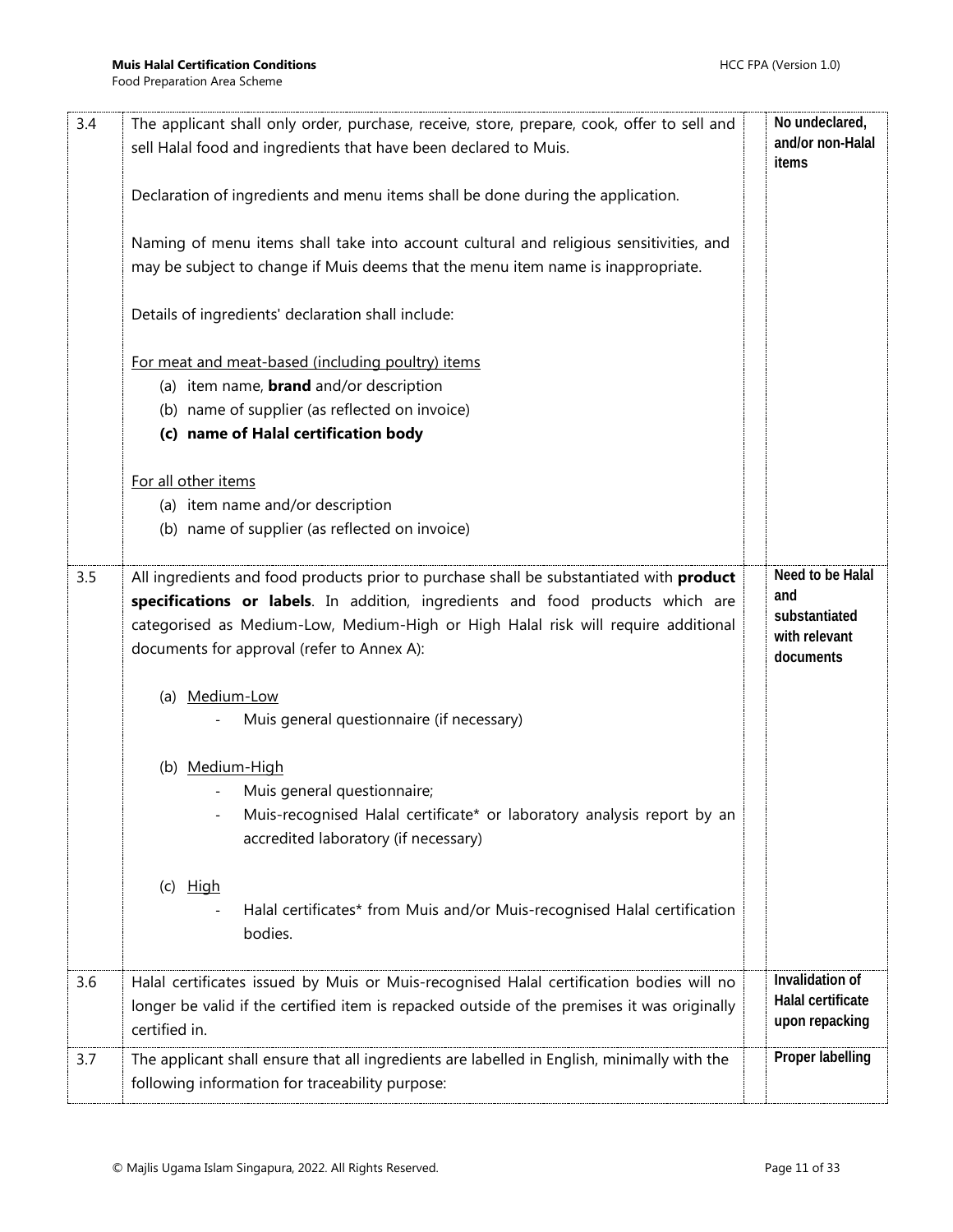$\mathbf{r}$ 

|      | (a) product name and description,                                                                                                                                                                                                                                                                                                                                                                                                                      |                                                             |
|------|--------------------------------------------------------------------------------------------------------------------------------------------------------------------------------------------------------------------------------------------------------------------------------------------------------------------------------------------------------------------------------------------------------------------------------------------------------|-------------------------------------------------------------|
|      | (b) manufacturer/brand owner's name;                                                                                                                                                                                                                                                                                                                                                                                                                   |                                                             |
|      | manufacturer/brand owner's address.<br>(C)                                                                                                                                                                                                                                                                                                                                                                                                             |                                                             |
|      | (d) abattoir / plant number*;                                                                                                                                                                                                                                                                                                                                                                                                                          |                                                             |
|      | Halal slaughtering and packing date*;<br>(e)                                                                                                                                                                                                                                                                                                                                                                                                           |                                                             |
|      | Halal mark or equivalent*.<br>(f)                                                                                                                                                                                                                                                                                                                                                                                                                      |                                                             |
|      | *Only for high-risk items such as imported meat / poultry.                                                                                                                                                                                                                                                                                                                                                                                             |                                                             |
|      | Muis may also consider alternative documents to determine the traceability of a Halal<br>certificate / documents to an ingredient / raw material.                                                                                                                                                                                                                                                                                                      |                                                             |
| 3.8  | A laboratory analysis report according to Muis' requirements may be required by Muis<br>to confirm that the products, raw materials, additives and/or processing aids are Halal.<br>This may be during the initial audit and/or periodic inspections and/or renewal audit.<br>The selection of the accredited laboratory and procedure for product sampling shall be<br>decided by Muis. The applicant shall bear all costs of the laboratory testing. | Laboratory<br>analysis                                      |
| 3.9  | The applicant shall ensure that equipment and utensils used in the handling of Halal-<br>approved food and ingredients do not come into contact with pork or its derivatives.                                                                                                                                                                                                                                                                          | Handling of<br>food and<br>ingredients                      |
| 3.10 | All Halal products, menu items, raw materials, processing aids and additives shall be<br>physically segregated from those that are non-Halal during transportation to the<br>premises to which Halal certification relates.                                                                                                                                                                                                                            | Physical<br>segregation<br>during<br>transportation         |
| 3.11 | The applicant shall establish a Halal team for its premises. If it is part of a<br>chain/franchise, only one Central Halal Team shall be established.                                                                                                                                                                                                                                                                                                  | <b>Singapore Muis</b><br><b>Halal Quality</b><br>Management |
|      | (a) The Halal team shall comprise the following roles*:                                                                                                                                                                                                                                                                                                                                                                                                | System (HalMQ)                                              |
|      | Halal Team Leader (of a supervisory level; need not be a Muslim)<br>i.                                                                                                                                                                                                                                                                                                                                                                                 |                                                             |
|      | ii.<br>Halal Assurance Officer (Muslim)                                                                                                                                                                                                                                                                                                                                                                                                                |                                                             |
|      | iii.<br>Procurement / Sourcing personnel                                                                                                                                                                                                                                                                                                                                                                                                               |                                                             |
|      | Any other personnel that plays an integral role in ensuring the<br>iv.                                                                                                                                                                                                                                                                                                                                                                                 |                                                             |
|      | conditions laid out by Muis for Halal certification is met                                                                                                                                                                                                                                                                                                                                                                                             |                                                             |
|      | (b) Each Halal Team member shall be officially appointed in the form of an                                                                                                                                                                                                                                                                                                                                                                             |                                                             |
|      | Appointment Letter. The Appointment Letter shall:                                                                                                                                                                                                                                                                                                                                                                                                      |                                                             |
|      | list the roles and responsibilities that are directly related with the<br>İ.                                                                                                                                                                                                                                                                                                                                                                           |                                                             |
|      | specific work activities of appointed Halal Team member;                                                                                                                                                                                                                                                                                                                                                                                               |                                                             |
|      | signed by the Management, as proof of appointment;<br>ii.                                                                                                                                                                                                                                                                                                                                                                                              |                                                             |
|      |                                                                                                                                                                                                                                                                                                                                                                                                                                                        |                                                             |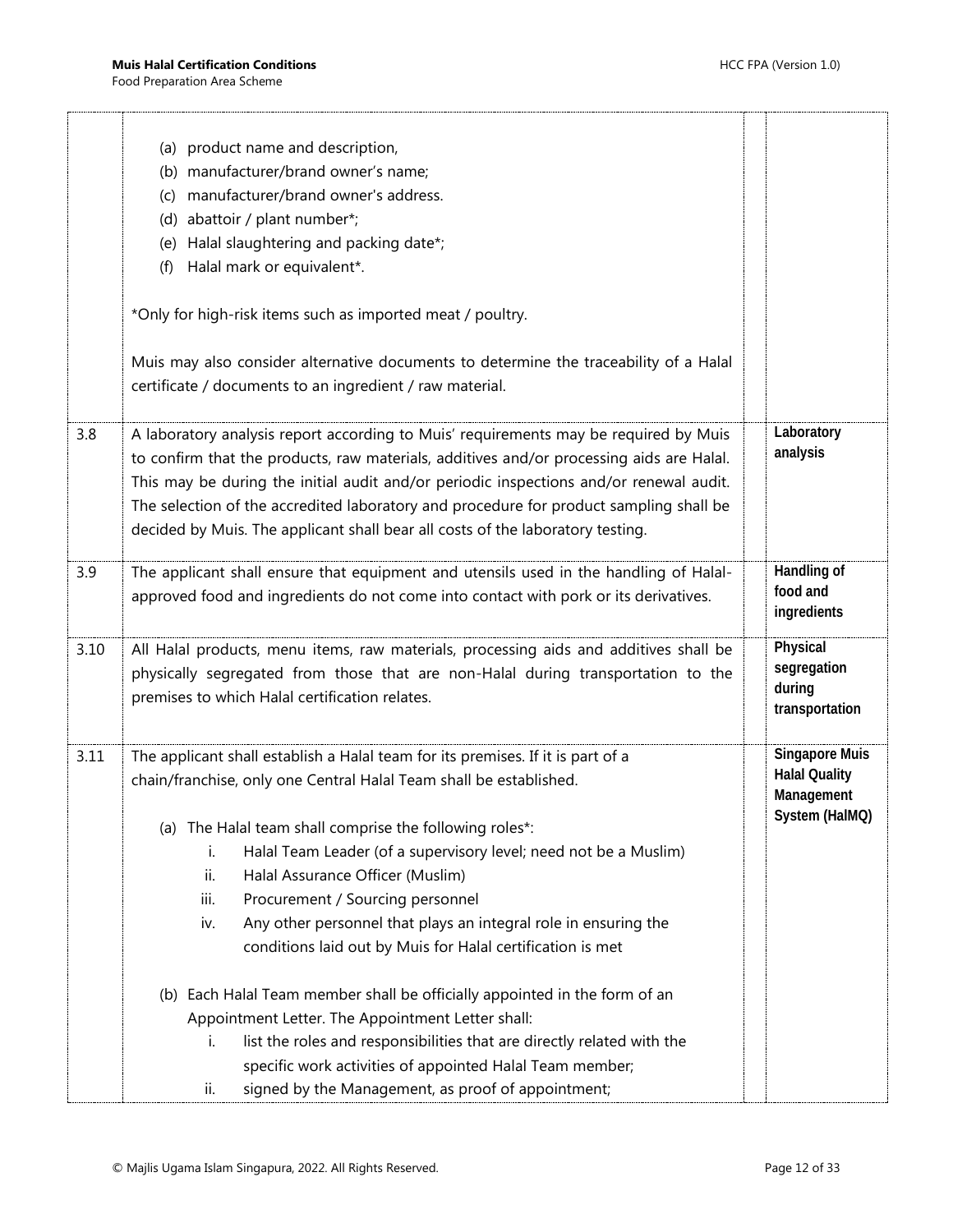|      | signed by the appointed Halal Team member, as proof of acceptance.<br>iii.                                                                                                                                                                                                                                                                                                                                                                                                                                                                                                                                                                                                                                                                                                                                                                                                                                                                                                                                                                                                                                                                                                                                                                                                                                                                              |                                   |
|------|---------------------------------------------------------------------------------------------------------------------------------------------------------------------------------------------------------------------------------------------------------------------------------------------------------------------------------------------------------------------------------------------------------------------------------------------------------------------------------------------------------------------------------------------------------------------------------------------------------------------------------------------------------------------------------------------------------------------------------------------------------------------------------------------------------------------------------------------------------------------------------------------------------------------------------------------------------------------------------------------------------------------------------------------------------------------------------------------------------------------------------------------------------------------------------------------------------------------------------------------------------------------------------------------------------------------------------------------------------|-----------------------------------|
|      | *Note: Halal Team Leader shall not be concurrently appointed as Halal Assurance Officer.<br>Notwithstanding that, the roles listed in (a) i - iv above may overlap for a particular Halal<br>Team member.                                                                                                                                                                                                                                                                                                                                                                                                                                                                                                                                                                                                                                                                                                                                                                                                                                                                                                                                                                                                                                                                                                                                               |                                   |
| 3.12 | The applicant shall ensure that at least the Halal Team Leader and Halal Assurance<br>Officer attend Halal training course(s) mandated by Muis and/or assessed to be<br>competent.                                                                                                                                                                                                                                                                                                                                                                                                                                                                                                                                                                                                                                                                                                                                                                                                                                                                                                                                                                                                                                                                                                                                                                      | <b>Halal Team</b>                 |
|      | *Note: Attending a Halal refresher course is highly encouraged to ensure continued<br>awareness on Halal concepts and requirements. However, personnel may be required to<br>attend a Halal refresher course and/or re-assess for competency if Muis deems<br>necessary.                                                                                                                                                                                                                                                                                                                                                                                                                                                                                                                                                                                                                                                                                                                                                                                                                                                                                                                                                                                                                                                                                |                                   |
| 3.13 | The Halal Team appointed for the premises shall:                                                                                                                                                                                                                                                                                                                                                                                                                                                                                                                                                                                                                                                                                                                                                                                                                                                                                                                                                                                                                                                                                                                                                                                                                                                                                                        | Responsibilities<br>of Halal Team |
|      | (a) ensure all ingredients and food products satisfy Clause 3.5 before initiating a<br>purchase;<br>(b) only accept ingredients and food products that satisfy along with their invoices<br>or delivery orders verified by the Halal Assurance Officer;<br>(c) supervise and inspect regularly, in the form of internal audits, to ensure<br>operations done within the scope of certification is in accordance with all<br>conditions stated in this document;<br>(d) ensure employees are adequately trained (formally or informally) and updated<br>with matters relating to Halal;<br>(e) maintain the following documents and records:<br>Licence issued by relevant food authority<br>i.<br>Floor plan<br>ii.<br>iii. Appointment letters of current Halal Team members<br>iv. Proof of Halal competency<br>(e.g. certificate of attainment or competency)<br>Proof of attendance for current Muslim personnel<br>v.<br>List of menu items<br>vi.<br>vii. List of ingredients, and their supporting documents<br>viii. Past records of original invoices and delivery orders verified by Halal<br>Assurance Officer<br>Internal audit records (as mentioned in (c))<br>IX.<br>Declaration of all its existing chain or franchise outlets (if any)<br>х.<br>Halal periodic inspection reports (if any)<br>Xİ.<br>xii. Any communications from Muis |                                   |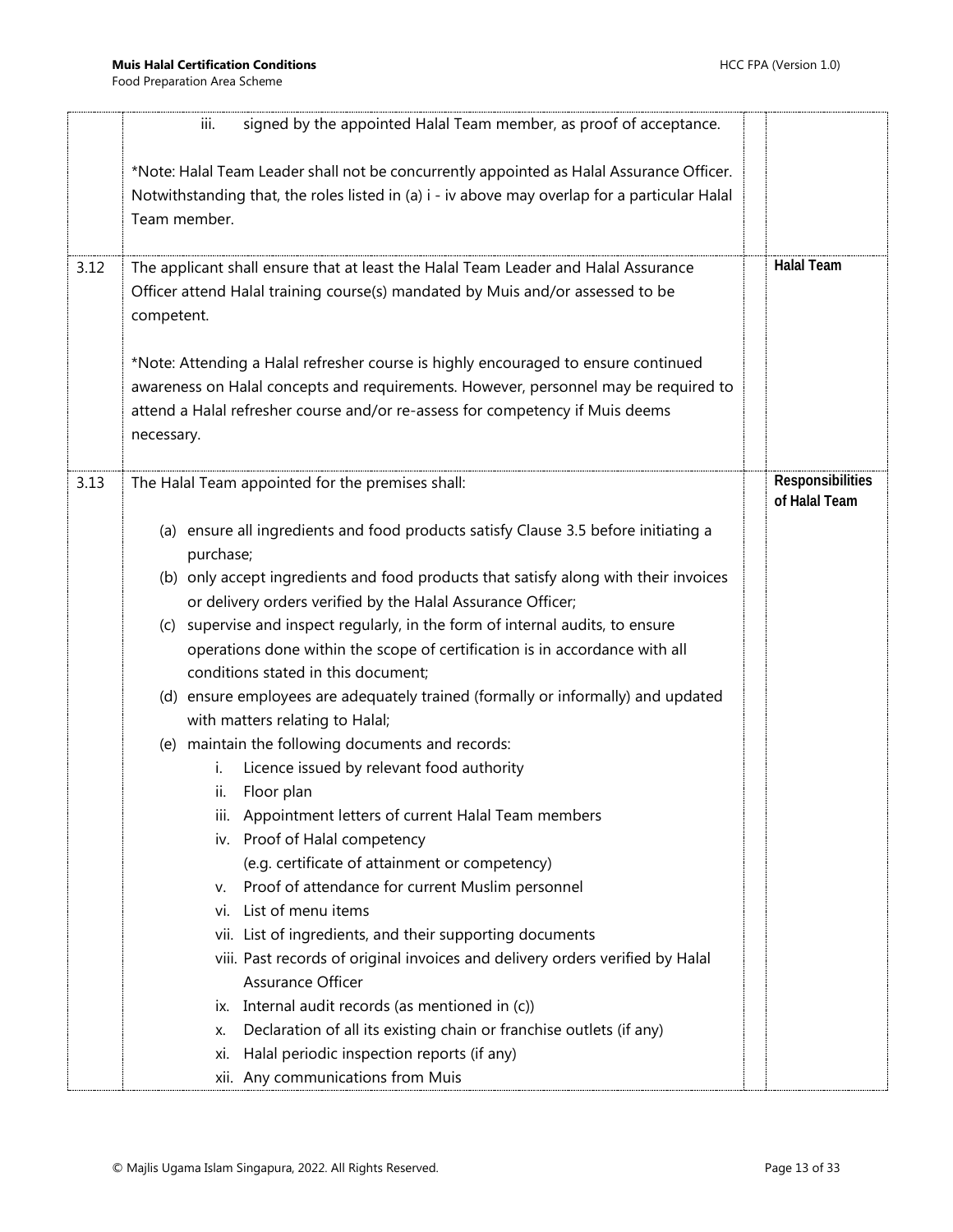<span id="page-13-0"></span>

|      | establish and implement the Singapore Muis Halal Quality Management System<br>(f)    |                                       |
|------|--------------------------------------------------------------------------------------|---------------------------------------|
|      | (HalMQ) plan (refer to Annex B).                                                     |                                       |
|      |                                                                                      |                                       |
| 3.14 | The applicant shall engage at least 3 competent permanent Muslim personnel, one of   | <b>Muslim</b>                         |
|      | whom shall be appointed as the "Halal Assurance Officer" with a supervisory role.    | personnel /<br><b>Halal Assurance</b> |
|      | *Note: For chain/franchise outlets, applicant shall                                  | Officer                               |
|      | (a) form one main Halal team, unless advised otherwise                               |                                       |
|      | (b) engage at least 2 competent permanent Muslim personnel without the need to       |                                       |
|      | appoint a Halal Assurance Officer for EACH outlet.                                   |                                       |
|      | (c) declare these 2 personnel's details (together with Main Halal Team) during       |                                       |
|      | application of outlets.                                                              |                                       |
| 3.15 | The Halal Assurance Officer shall:                                                   | Responsibilities                      |
|      |                                                                                      | of Halal                              |
|      | (a) advise the food business on Halal food matters as well as cultural and religious | Assurance<br>Officer                  |
|      | sensitivities relating to them;                                                      |                                       |
|      | (b) spearhead or assist in complying with the conditions stipulated in this          |                                       |
|      | document                                                                             |                                       |
|      | (c) endorse the original invoices and delivery orders mentioned in Clause            |                                       |
|      | $3.12(e)$ (viii) with -                                                              |                                       |
|      | his / her signature<br>i.                                                            |                                       |
|      | his / her name<br>ii.                                                                |                                       |
|      | date of verification<br>iii.                                                         |                                       |
|      |                                                                                      |                                       |
|      | <b>4. SPECIAL CERTIFICATION REQUIREMENTS</b>                                         |                                       |
| 4.1  | Applicant under the Catering sub-scheme shall comply with the following additional   | Additional                            |
|      | requirements:                                                                        | requirements                          |
|      |                                                                                      | for Catering<br>sub-scheme            |
|      | 1. Maintain a log of all food orders and deliveries that includes:                   |                                       |
|      | name and date of event;<br>a.                                                        |                                       |
|      | list of menu items;<br>b.                                                            |                                       |
|      | number of persons the food is catered for;<br>C.                                     |                                       |
|      | full name & NRIC (last 4 digit) of staff involved in the delivery and setting<br>d.  |                                       |
|      | up of food at the event location;                                                    |                                       |
|      | e. contact details of the client or event organiser;                                 |                                       |
|      | Photocopy of the time stamp signage;<br>f.                                           |                                       |
|      | Details of the transport vehicle used.<br>q.                                         |                                       |
|      | 2. Declare all vehicles that would be used to transport fully- and/or semi-processed |                                       |
|      | foods;                                                                               |                                       |
|      | 3. Transport fully- and/or semi-processed food in Halal-dedicated vehicles;          |                                       |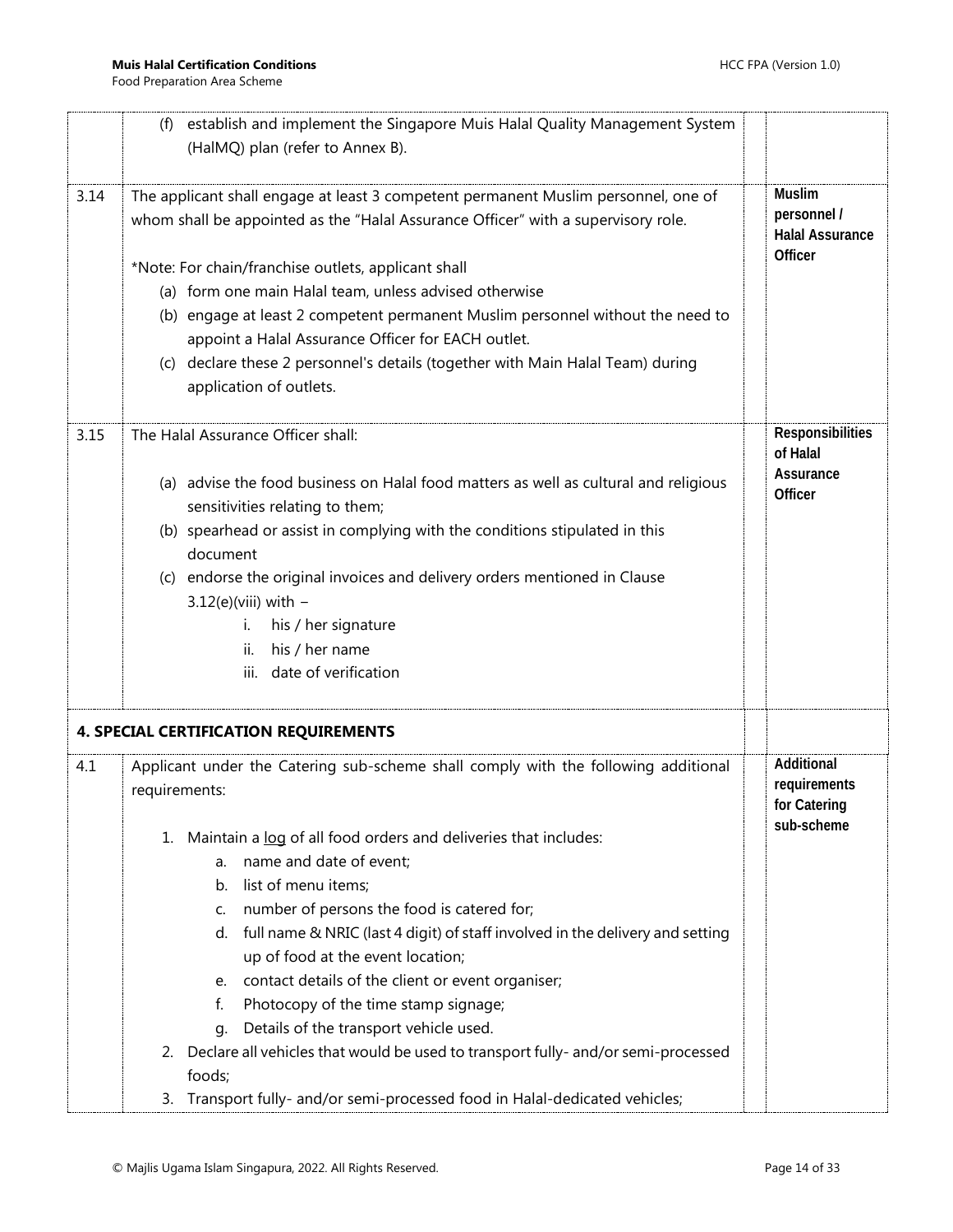|     | 4. Ensure that the food does not undergo further preparation or cooking outside                                                                                          |                                                |
|-----|--------------------------------------------------------------------------------------------------------------------------------------------------------------------------|------------------------------------------------|
|     | of the Halal-certified kitchen;                                                                                                                                          |                                                |
|     | 5. Ensure that the menu card, food display card, time stamp signage displayed at                                                                                         |                                                |
|     | the event location and other collaterals such as tissue papers etc., bear only the                                                                                       |                                                |
|     | applicant / certificate holder's name and no other.                                                                                                                      |                                                |
| 4.2 | Applicant under the Catering sub-scheme shall comply with the following additional                                                                                       | Additional                                     |
|     | requirements if it caters to an event where Halal and non-Halal food are present:                                                                                        | requirements<br>for Catering                   |
|     | No cross-mixing between Halal and non-Halal food;<br>1.                                                                                                                  | sub-scheme for                                 |
|     | 2.<br>Original Halal certificate shall be displayed prominently in a manner that does                                                                                    | events where<br>Halal and non-                 |
|     | not mislead on the Halal status of the food present.                                                                                                                     | Halal food are                                 |
|     |                                                                                                                                                                          | present                                        |
| 4.3 | Applicant under the Catering sub-scheme shall comply with the following additional                                                                                       | Additional                                     |
|     | requirements if it caters to an event where Halal and non-Halal food are present and the<br>non-Halal food is catered by a subsidiary / parent company of the applicant: | requirements<br>for Catering<br>sub-scheme for |
|     |                                                                                                                                                                          | events where                                   |
|     | No cross-mixing between Halal and non-Halal food;<br>1.                                                                                                                  | Halal and non-                                 |
|     | Halal and non-Halal food shall be transported in separate vehicles;<br>i.                                                                                                | Halal food are                                 |
|     | Staff handling Halal and non-Halal food shall be dressed in distinctly<br>ii.<br>different uniforms;                                                                     | present                                        |
|     | iii. All utensils used for handling of Halal and non-Halal food are segregated<br>and clearly demarcated.                                                                |                                                |
|     | Original Halal certificate shall be displayed prominently in a manner that does<br>2.<br>not mislead on the Halal status of the food present;                            |                                                |
|     | 3.<br>Collaterals for Halal and non-Halal food shall be distinct (i.e. time stamp, cutlery,                                                                              |                                                |
|     | plates, tissue papers bearing name of caterer).                                                                                                                          |                                                |
| 4.4 | Applicant under the Central Kitchen sub-scheme shall comply with the following                                                                                           | Additional<br>requirements                     |
|     | additional requirements:                                                                                                                                                 | for Central                                    |
|     | 1. Provide a declaration letter if the kitchen:                                                                                                                          | Kitchen sub-<br>scheme                         |
|     | (a) prepares food to be served at any hotel for banquet events and / or<br>room service;                                                                                 |                                                |
|     | (b) supplies fully and/or semi processed food to petrol kiosk / snack bar /<br>bakery etc.;                                                                              |                                                |
|     | (c) supplies fully and/or semi-processed food to non Halal-certified                                                                                                     |                                                |
|     | outlets/premises under the same company or otherwise;                                                                                                                    |                                                |
|     | 2. Any transfer of food items to non-certified premises (including outlets) shall be                                                                                     |                                                |
|     | one-way and no cross-mixing shall occur;                                                                                                                                 |                                                |
|     | 3. Maintain a log of all food orders deliveries;                                                                                                                         |                                                |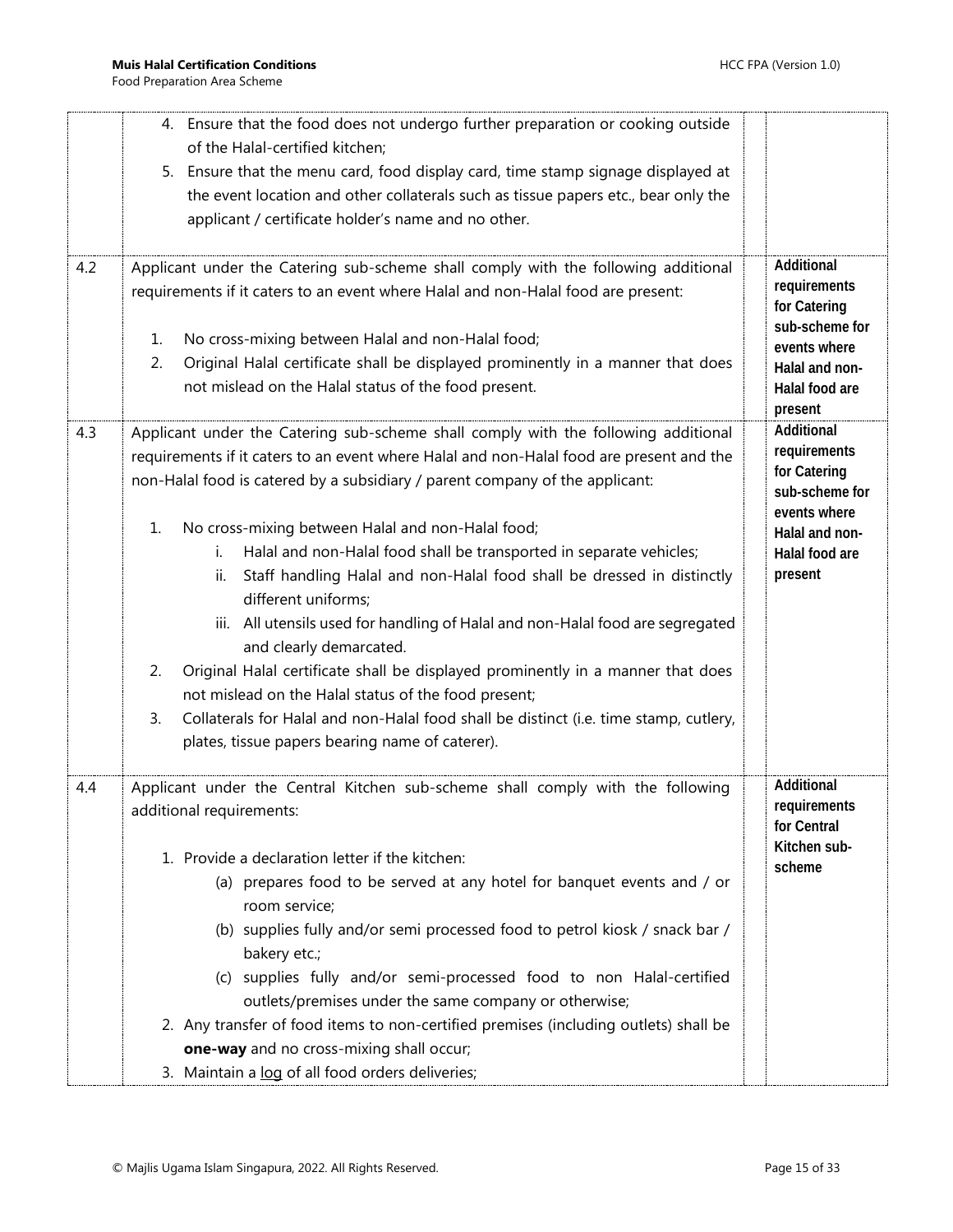<span id="page-15-0"></span>

|     | 4. Declare all vehicles that would be used to transport fully- and/or semi-processed                                      |                                       |
|-----|---------------------------------------------------------------------------------------------------------------------------|---------------------------------------|
|     | foods;<br>5. Transport fully- and/or semi-processed food in Halal-dedicated vehicles.                                     |                                       |
|     |                                                                                                                           |                                       |
| 4.5 | Applicant under the Central Kitchen sub-scheme shall comply with the following                                            | Additional                            |
|     | additional requirements if it provides Halal food displayed in food warmers located at                                    | requirements<br>for Central           |
|     | external premises:                                                                                                        | Kitchen sub-                          |
|     | Ensure that the food warmers are not used for the storage of food that are non-<br>1.                                     | scheme                                |
|     | Halal or other than its own;                                                                                              |                                       |
|     | 2. Ensure that original / photocopied Halal certificate is not displayed at the<br>external premises and / or the warmer; |                                       |
|     | 3. Ensure that the list of Halal-certified products to be stored in food warmer is                                        |                                       |
|     | displayed prominently on the food warmers;                                                                                |                                       |
|     | Retrieve all food warmers on cessation of the supply of Halal food to its clients.<br>4.                                  |                                       |
| 4.6 | Any raw materials, food, equipment and/or utensils stored and used in the pantry and/or                                   | Staff pantry and                      |
|     | for R&D purposes shall not be -                                                                                           | R&D laboratory                        |
|     |                                                                                                                           |                                       |
|     | (a) used for the handling of Halal-approved food;<br>(b) handled and stored within the scope of certification.            |                                       |
|     |                                                                                                                           |                                       |
|     | Pantry shall not be used for cooking purposes.                                                                            |                                       |
|     |                                                                                                                           |                                       |
| 4.7 | Applicant that engages an external storage facility provider to store the raw materials for                               | Appointment of                        |
|     | which the Halal certification relates to shall be Halal-certified.                                                        | external storage<br>facility provider |
|     | <b>5. APPLICATION PROCESSING</b>                                                                                          |                                       |
| 5.1 | The processing of application shall commence:                                                                             | Duration of                           |
|     |                                                                                                                           | application                           |
|     | Within 14 working days from the date of payment of the application fee for<br>1.                                          | processing                            |
|     | New (normal) application;                                                                                                 |                                       |
|     | Within 7 working days from the date of payment of the application fee for New<br>2.                                       |                                       |
|     | (express) application;                                                                                                    |                                       |
|     | Within 14 working days from the date of application submission for Amend<br>3.<br>application.                            |                                       |
|     |                                                                                                                           |                                       |
| 5.2 | Upon successful transaction of stage 1 payment, the applicant shall -                                                     | Monitoring of                         |
|     |                                                                                                                           | application                           |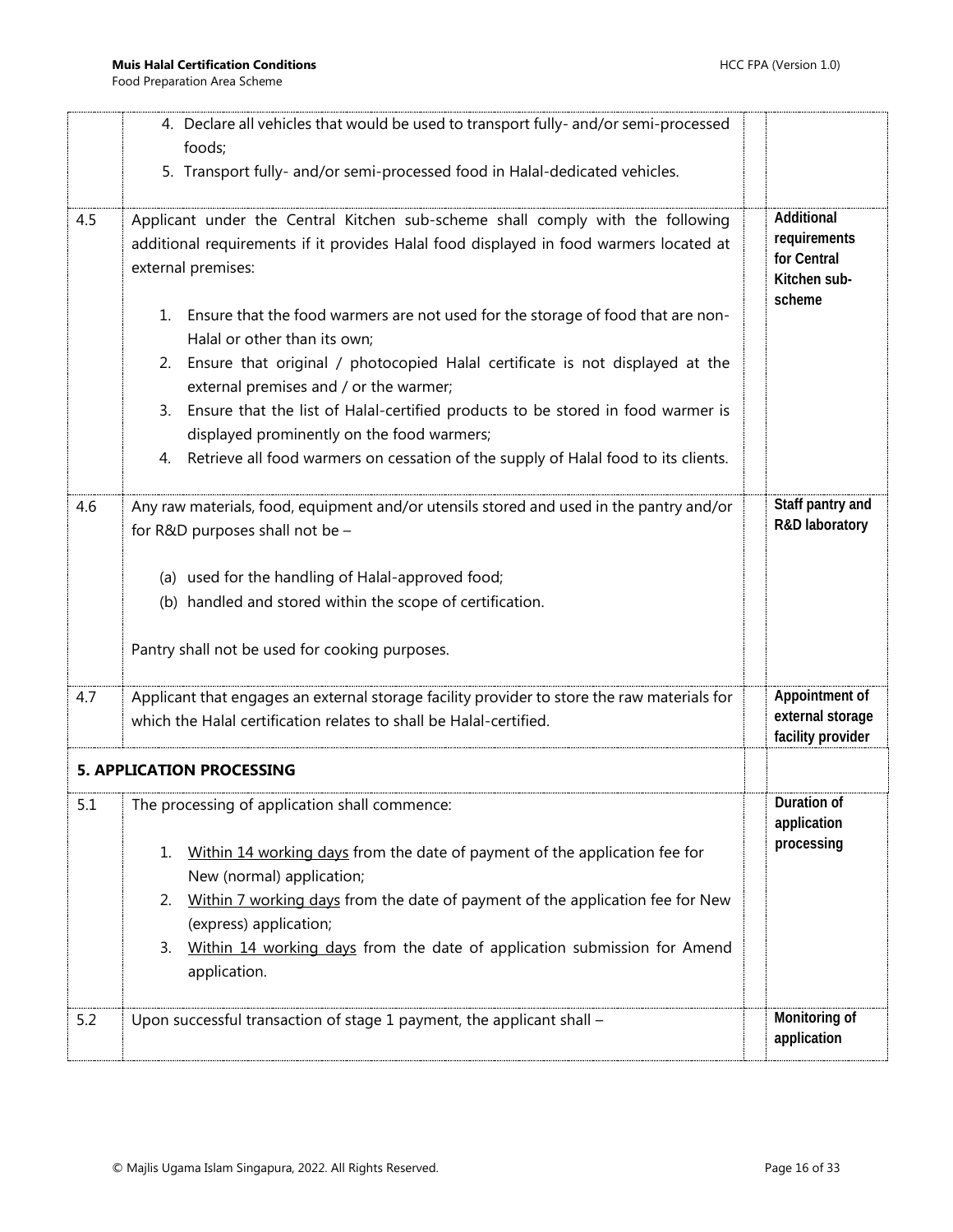|     | (a) access the application portal regularly for information on application status and                                                                                 |                           |
|-----|-----------------------------------------------------------------------------------------------------------------------------------------------------------------------|---------------------------|
|     | Request For Action notices. Email notifications will be sent to the applicant's                                                                                       |                           |
|     | email address indicated during application.                                                                                                                           |                           |
|     | (b) be prepared for a site audit by Muis after applicant has commenced operations.                                                                                    |                           |
|     | Repeat audits may be conducted, as and when necessary.                                                                                                                |                           |
|     | not make any Halal-related claims or advertisements that indicates he is<br>(c)                                                                                       |                           |
|     | applying, has applied or renewing for Halal certification for the related premises.                                                                                   |                           |
|     |                                                                                                                                                                       |                           |
| 5.3 | The applicant may be required to:                                                                                                                                     | Requirement for           |
|     |                                                                                                                                                                       | additional<br>information |
|     | 1. Conduct a presentation on the company's / establishment's corporate profile,                                                                                       |                           |
|     | including its holding company, subsidiaries, nature of business, process flow                                                                                         |                           |
|     | chart, layout, composition of Halal Team, Halal system, etc.;                                                                                                         |                           |
|     | Submit relevant documentation for purpose of desktop audit, prior to the site<br>2.                                                                                   |                           |
|     | audit.                                                                                                                                                                |                           |
| 5.4 | All members of the Halal Team shall be present during the site audit and ensure that all                                                                              | Presence of               |
|     | documentations required for the purpose of Halal certification are made available.                                                                                    | <b>Halal Team</b>         |
|     |                                                                                                                                                                       | members                   |
| 5.5 | Muis shall, at its discretion, decide on the certification duration, type of scheme and                                                                               | Discretion by             |
|     | other conditions for approval of the application.                                                                                                                     | <b>Muis</b>               |
|     |                                                                                                                                                                       |                           |
| 5.6 | If there is additional payment required upon approval of application, payment shall                                                                                   | Certificate               |
|     | be made within 30 working days from the date of payment advice. After payment                                                                                         | issuance                  |
|     | has been received, the Halal certificate will be couriered out to the mailing address                                                                                 |                           |
|     | indicated in the application form. Failing such payment, the Halal certificate shall                                                                                  |                           |
|     | be automatically cancelled without further notice to the applicant.                                                                                                   |                           |
|     | Payments shall be made through the application portal or any other mode of payment                                                                                    | Payment upon              |
| 5.7 |                                                                                                                                                                       | certificate               |
|     | made available or agreeable by Muis, prior to courier of the certificate.                                                                                             | collection                |
|     | All payments made for the purpose of Halal certification is NON-REFUNDABLE.                                                                                           |                           |
|     |                                                                                                                                                                       |                           |
| 5.8 | The application may be rejected under these circumstances:                                                                                                            | Application               |
|     |                                                                                                                                                                       | rejection                 |
|     | (a) Application made via other means apart from the prevailing application portal;                                                                                    |                           |
|     | (b) Incomplete or inaccurate submission;                                                                                                                              |                           |
|     | Failure to respond to the application's Request for Action within stipulated<br>(C)                                                                                   |                           |
|     | deadline;                                                                                                                                                             |                           |
|     | (d) Non-compliance to the Muis Halal Certification Conditions;                                                                                                        |                           |
|     |                                                                                                                                                                       |                           |
|     | Pending outcome of investigation for suspected breach of the Law or Muis Halal<br>(e)<br>Certification Conditions in relation to an earlier Halal certificate issued; |                           |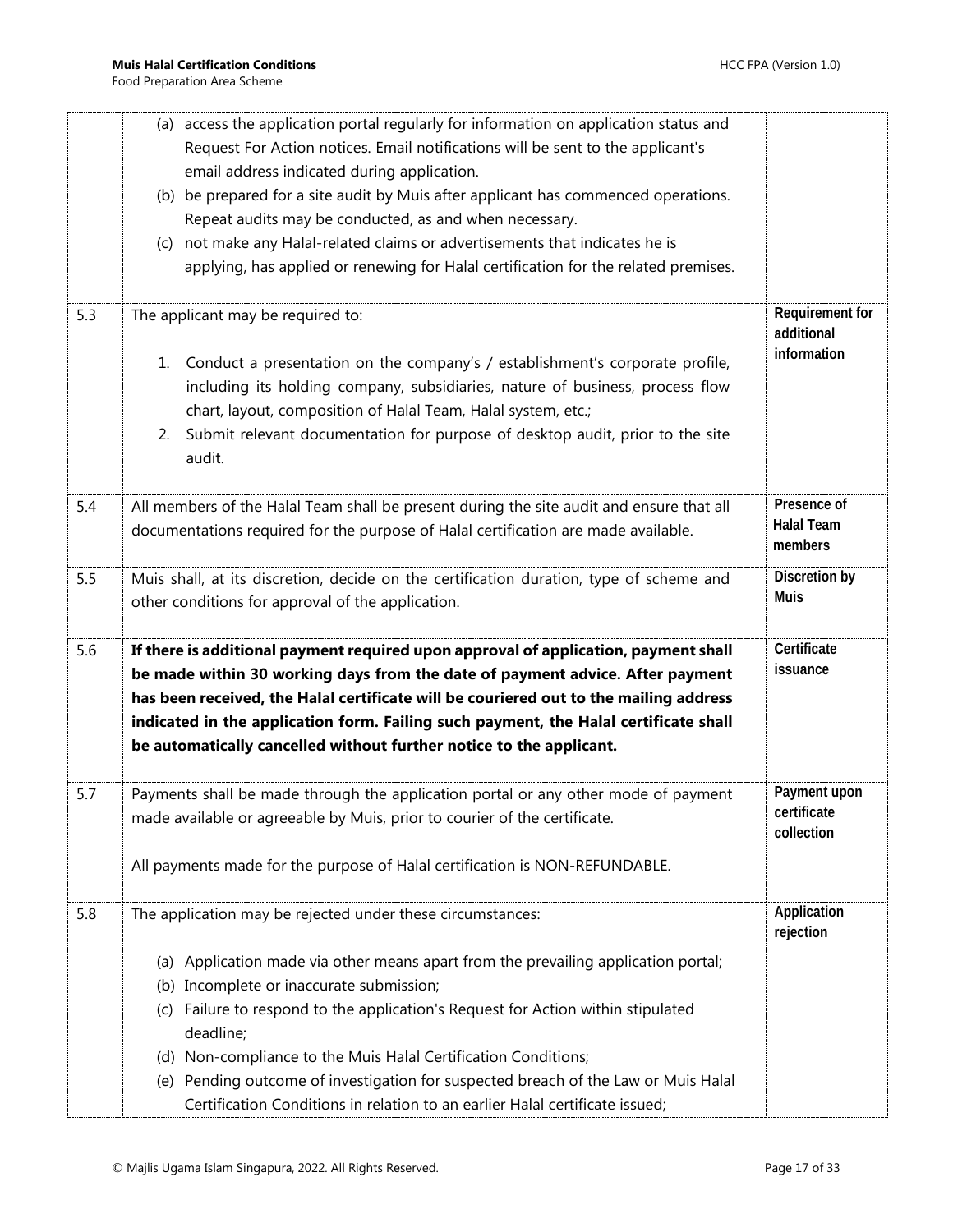<span id="page-17-0"></span>

|     | No fee paid within the stipulated deadline.<br>(f)                                                                                                                                                                                                                                                                                                                                                                                                                                                                                                                                                                                                                          |                                                   |
|-----|-----------------------------------------------------------------------------------------------------------------------------------------------------------------------------------------------------------------------------------------------------------------------------------------------------------------------------------------------------------------------------------------------------------------------------------------------------------------------------------------------------------------------------------------------------------------------------------------------------------------------------------------------------------------------------|---------------------------------------------------|
|     | <b>6. POST CERTIFICATION</b>                                                                                                                                                                                                                                                                                                                                                                                                                                                                                                                                                                                                                                                |                                                   |
| 6.1 | Muis shall conduct unannounced periodic inspections as and when necessary following<br>the award of the Halal certificate, within the certificate validity period. Easy access to<br>certified premises shall be granted to Muis officers for the purpose of conducting<br>inspections.                                                                                                                                                                                                                                                                                                                                                                                     | Unannounced<br>checks                             |
| 6.2 | In the event that non-compliance is found during the periodic inspection and/or during<br>the certification audit of renewal application, the certificate holder shall ensure<br>immediate rectification measures are carried out, put in place preventive actions to<br>ensure non-recurrence of the non-compliance or any other required actions within the<br>deadline as stipulated under the Periodic Inspection Report (PIRe) issued.                                                                                                                                                                                                                                 | Rectification of<br>non-<br>compliances           |
| 6.3 | Any notice required to be given by either Muis or the certificate holder, in relation to a<br>breach of the Muis Halal Certification Conditions or offence under the Law, shall be<br>written and sent by electronic mail (effective upon receipt); inland post (effective 2<br>working days after posting or may be delivered personally (effective upon receipt) to the<br>other party at the addresses set out below:<br>If to the certificate holder - the email address and postal address submitted<br>1.<br>by the certificate holder in the most recent application;<br>If to Muis - Halal Certification Strategic Unit, 23 Mayo Street, Singapore<br>2.<br>208323. | Service of<br><b>Notice</b>                       |
|     | In proving the delivery of any letter, it shall be sufficient to prove that such letter was<br>properly addressed, stamped and placed in the post or delivered or left at the address<br>indicated if delivered by hand.                                                                                                                                                                                                                                                                                                                                                                                                                                                    |                                                   |
| 6.4 | The applicant shall submit an Amend application if there is any of the following changes<br>to the application submitted earlier with exception for Limited Time Offer (LTO) items and<br>Research & Development (R&D) purposes:<br>(a) Contact information<br>Changes to personnel<br>(b)<br>Changes in particulars of personnel<br>(C)<br>Details of medium- and high-risk ingredients (refer to Annex A)<br>(d)<br>Details of suppliers<br>(e)<br>Details of menu<br>(f)                                                                                                                                                                                                 | Updated<br>application<br>details at all<br>times |
|     | Size and/or layout of premises<br>(a)<br>(h) Establishment of a virtual brand                                                                                                                                                                                                                                                                                                                                                                                                                                                                                                                                                                                               |                                                   |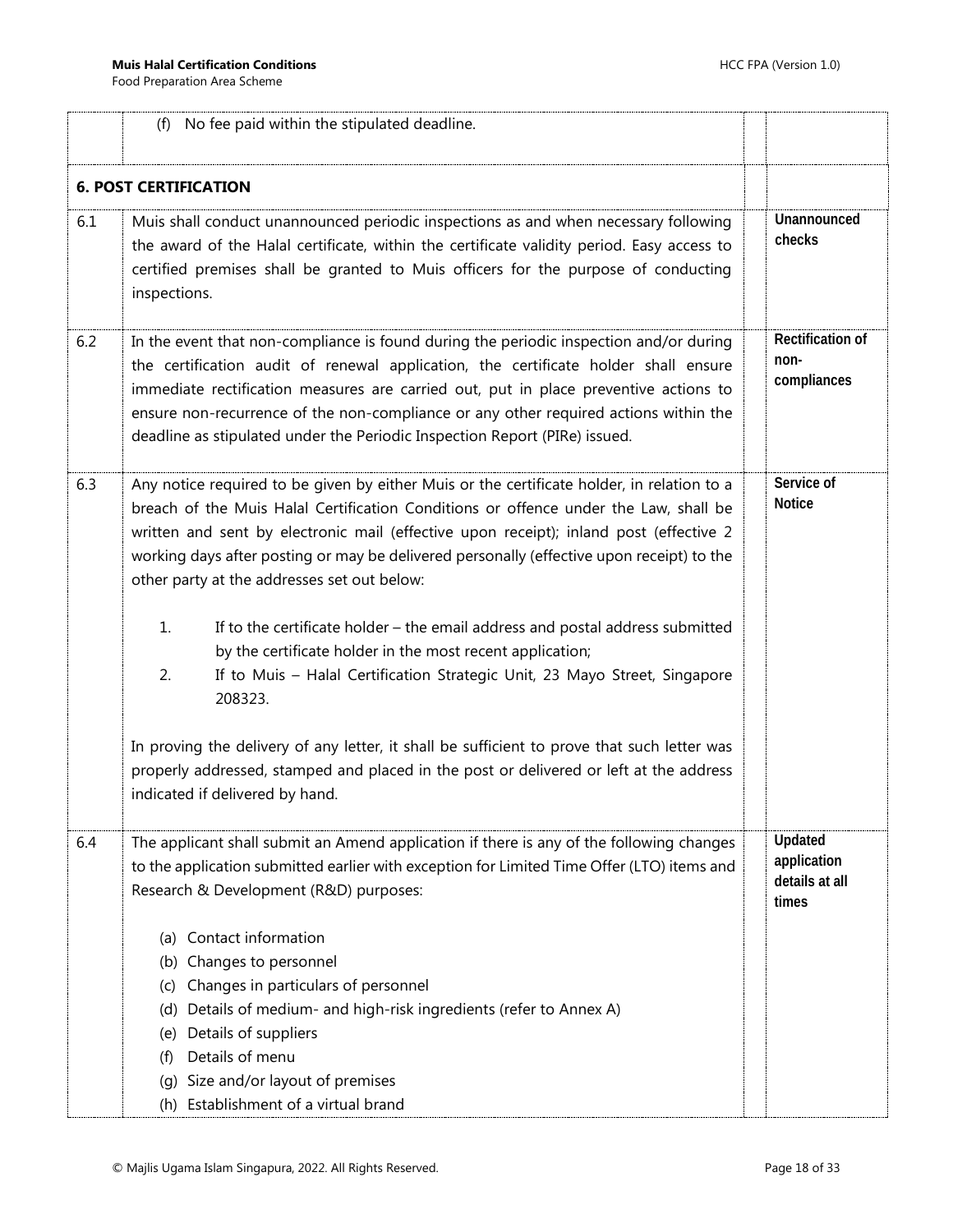|     | Failure to declare the changes may affect the certification status of the related premises.<br>For LTO items, the applicant shall submit the relevant supporting documents via email at<br>least 4 weeks before to Muis and obtain Muis' approval before marketing for LTO items<br>is done.<br>For R&D purposes, the applicant shall submit the relevant supporting documents via<br>email to Muis and obtain Muis' approval before R&D process is embarked.                                                                                                                                                                                                                      |                                                      |
|-----|------------------------------------------------------------------------------------------------------------------------------------------------------------------------------------------------------------------------------------------------------------------------------------------------------------------------------------------------------------------------------------------------------------------------------------------------------------------------------------------------------------------------------------------------------------------------------------------------------------------------------------------------------------------------------------|------------------------------------------------------|
| 6.5 | Halal Certificate is not transferable.<br>In the event the Halal certificate holder moves the business location:                                                                                                                                                                                                                                                                                                                                                                                                                                                                                                                                                                   | Change of<br>address                                 |
|     | 1. The existing Halal certificate is automatically cancelled / invalid. No Halal-<br>related claims shall be made for this new location prior to obtaining a<br>Halal certificate;<br>2. For chain or franchise outlets, the certificate holder shall submit a new<br>application within 14 working days from the opening date of a new outlet<br>or from the date of relocation;<br>3. For non-chain outlets or outlets that do not bear the same business name<br>as their other Halal-certified outlets, related entities or businesses, the<br>certificate holder may submit a new application should it wish to obtain<br>certification for the premises in the new location. |                                                      |
| 6.6 | No other operator or company shall be allowed usage of the certificate holder's premises<br>without the prior written approval of Muis which approval may be refused absolutely or<br>given on such terms Muis may at its discretion deems fit.                                                                                                                                                                                                                                                                                                                                                                                                                                    | Usage of<br>premises by<br>external parties          |
| 6.7 | In the event of public feedback, whether by way of a complaint or otherwise, the<br>certificate holder shall account to Muis and provide a written explanation within 3<br>working days of Muis' written request.                                                                                                                                                                                                                                                                                                                                                                                                                                                                  | <b>Explanation on</b><br>public feedback             |
| 6.8 | Muis may collect relevant samples, photographs or other materials for the purpose of<br>checks and verification.                                                                                                                                                                                                                                                                                                                                                                                                                                                                                                                                                                   | Evidence<br>collection                               |
| 6.9 | Renewal applications will be auto-submitted 120 days prior to expiry of the Halal<br>certificate. Certificate holders shall:<br>(a) access the application portal regularly for information on application status and<br>Request For Action notices. Email notifications will be sent to the applicant's<br>email address indicated during application.                                                                                                                                                                                                                                                                                                                            | Automated<br>submission of<br>renewal<br>application |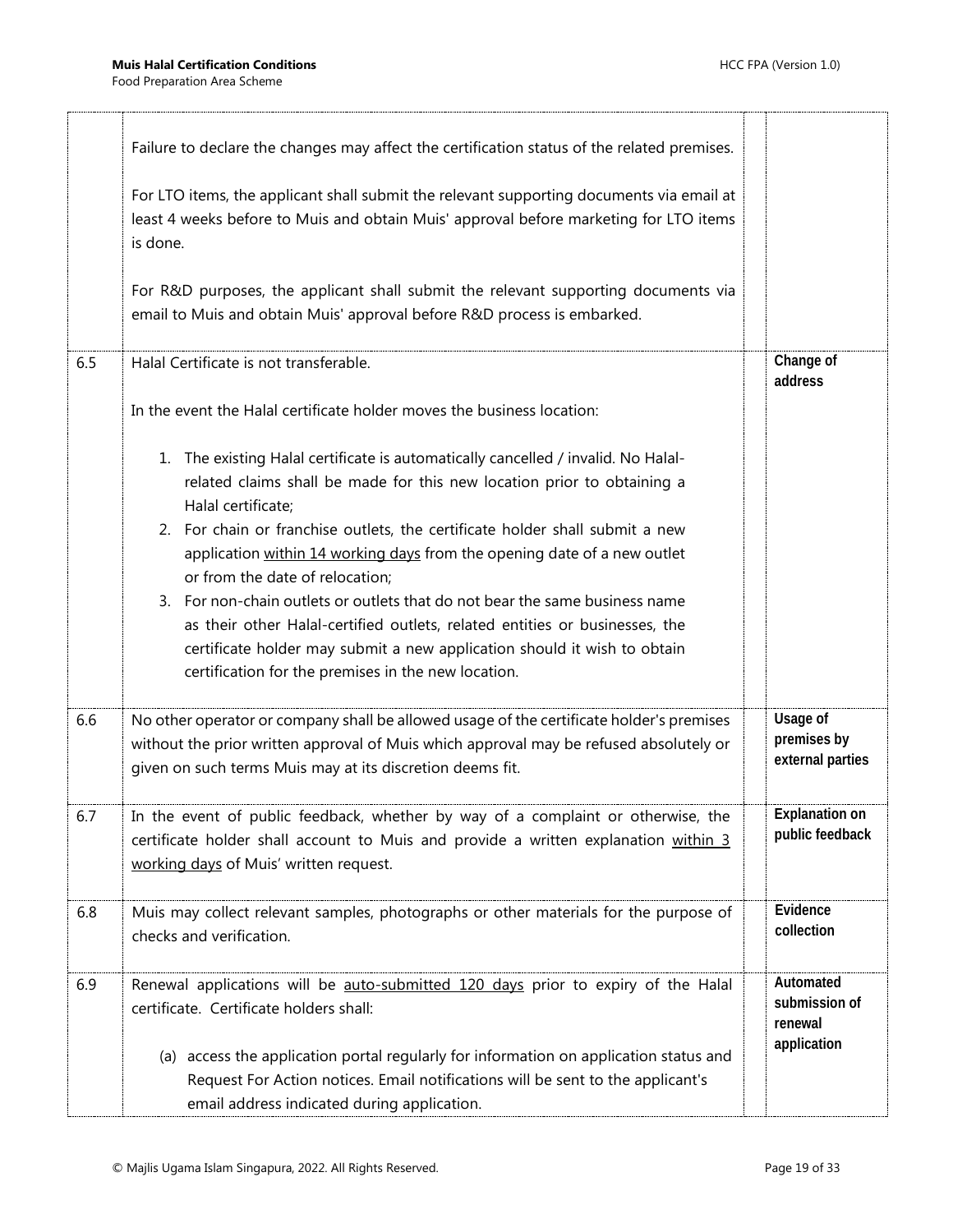<span id="page-19-1"></span><span id="page-19-0"></span>

|      | (b) be prepared for a site audit by Muis after applicant has commenced operations.<br>Repeat audits may be conducted, as and when necessary.<br>(c) be informed that no amend applications can be submitted once renewal<br>application has been auto-submitted.                                               |                                   |  |  |  |  |  |  |
|------|----------------------------------------------------------------------------------------------------------------------------------------------------------------------------------------------------------------------------------------------------------------------------------------------------------------|-----------------------------------|--|--|--|--|--|--|
| 6.10 | Automated email reminders may be sent to the applicant's email address indicated<br>during application subject to the systems functionality. However, Muis does not<br>undertake any responsibility of ensuring that the automated email reminders reach<br>and/or are communicated to the intended recipient. |                                   |  |  |  |  |  |  |
|      | 7. PUBLICITY                                                                                                                                                                                                                                                                                                   |                                   |  |  |  |  |  |  |
| 7.1  | Any form of advertising, signboard, menu card / board and corporate collaterals<br>(business cards, invoices, etc.) shall -                                                                                                                                                                                    | Publicity                         |  |  |  |  |  |  |
|      | (a) not mislead on the Halal status of the establishment, menu items, products<br>sold;                                                                                                                                                                                                                        |                                   |  |  |  |  |  |  |
|      | (b) not make claims that premises beyond the scope of certification are Halal-<br>certified;                                                                                                                                                                                                                   |                                   |  |  |  |  |  |  |
|      | (c) not resemble those belonging to their non Halal-certified business entities<br>(including logos).                                                                                                                                                                                                          |                                   |  |  |  |  |  |  |
|      | Note:<br>For example, no Halal-related claim shall be made for:<br>The business entities related to a Halal-certified food preparation area<br>1.<br>unless the former is Halal-certified;                                                                                                                     |                                   |  |  |  |  |  |  |
|      | A retail food establishment that obtains its food from a Halal-certified<br>2.<br>food preparation area unless the former is certified under the Eating<br>Establishment scheme;                                                                                                                               |                                   |  |  |  |  |  |  |
|      | A hotel restaurant that obtains its food from a Halal-certified food<br>3.<br>preparation area unless the former is certified under the Eating<br>Establishment - Restaurant scheme.                                                                                                                           |                                   |  |  |  |  |  |  |
| 7.2  | Muis shall, at its discretion, publish a certification status listing of all certificate holders<br>as it deems fit with such details as it deems fit.                                                                                                                                                         |                                   |  |  |  |  |  |  |
|      | 8. MUIS HALAL CERTIFICATE / CERTIFICATION MARK                                                                                                                                                                                                                                                                 |                                   |  |  |  |  |  |  |
| 8.1  | The Halal certificate shall be issued upon approval of the application, full payment of fees<br>and any outstanding dues as advised by Muis.                                                                                                                                                                   | <b>Issuance of</b><br>certificate |  |  |  |  |  |  |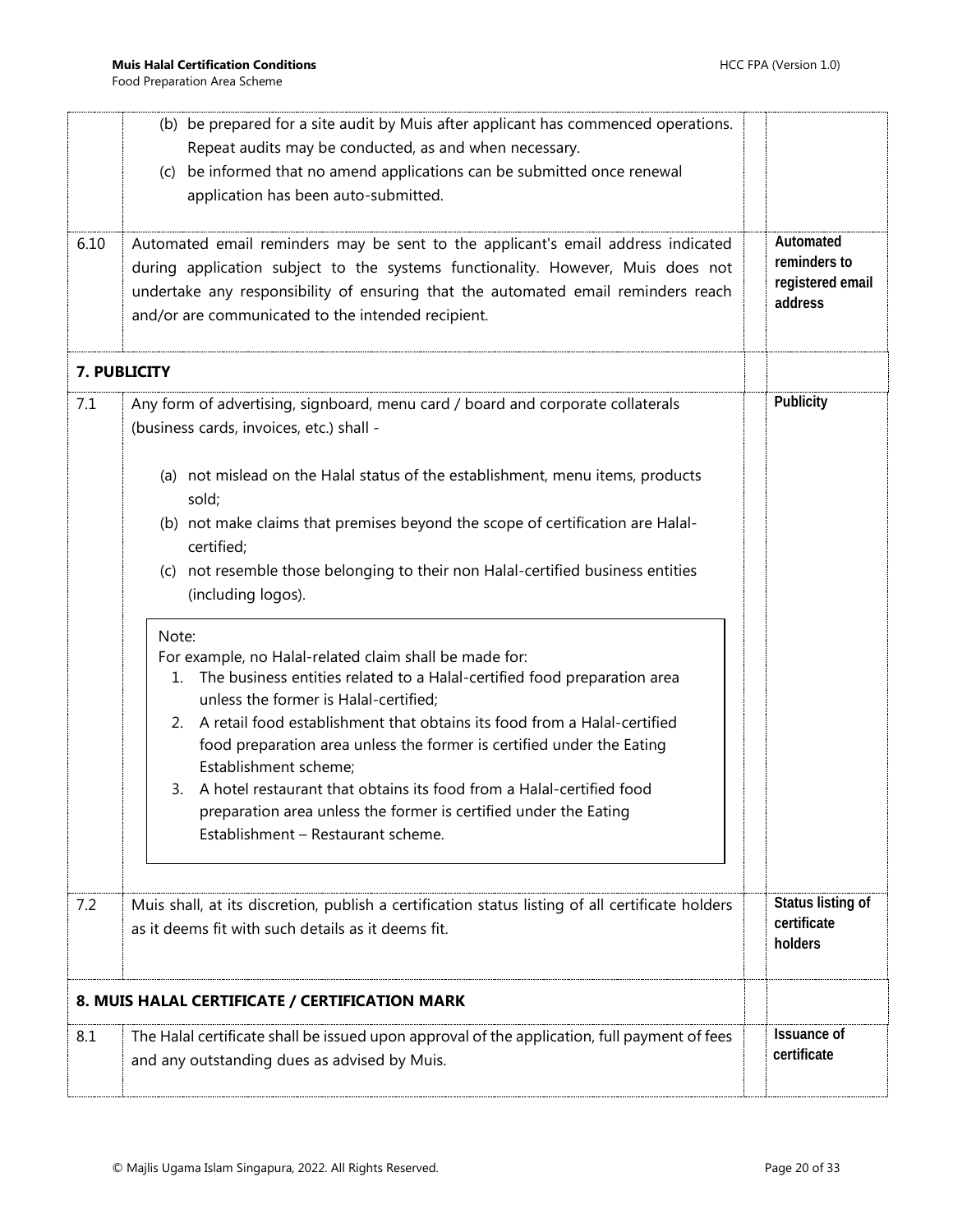| 8.2 | The original Halal certificate issued -                                                                                                                                                                                                                                                                                                                                                                                                                                                                    | Validity of<br>certificate                                          |
|-----|------------------------------------------------------------------------------------------------------------------------------------------------------------------------------------------------------------------------------------------------------------------------------------------------------------------------------------------------------------------------------------------------------------------------------------------------------------------------------------------------------------|---------------------------------------------------------------------|
|     | (a) is valid for the period stipulated on the certificate;<br>(b) shall be displayed at catering locations (for catering). A 'Certified True Copy' may<br>be displayed, as an alternative to the original certificate.<br>(c) shall NOT be displayed outside the certified premises (for central kitchens and<br>pre-school kitchens);<br>(d) shall NOT be displayed beyond its expiry date;<br>(e) shall NOT have copies made and advertised in any form that is misleading (online<br>and offline).      |                                                                     |
| 8.3 | The Halal certificate, Halal certification mark and/or any part of it is the property of<br>Muis. The certificate holder shall -<br>(a) be held responsible for the certificate issued to him or her;<br>(b) ensure the certificate and certificate mark are not misused in any manner;<br>shall return the certificate to Muis<br>(C)<br>Upon closure of certified premises before expiry date of certificate;<br>i.<br>Immediately upon demand.<br>ii.                                                   | Certificate is the<br>property of Muis                              |
| 8.4 | The certificate holder shall immediately lodge a police report for any loss of the Halal<br>certificate and forward a copy to Muis via info@muis.gov.sg.                                                                                                                                                                                                                                                                                                                                                   | Loss of<br>certificate                                              |
| 8.5 | The Halal certification mark and/or any part of it is the property of Muis, the certificate<br>holder shall ensure that all parties interested to use and reproduce the Halal certification<br>mark and/or any part thereof in any kind or form shall obtain prior written approval from<br>Muis before using or reproducing the same, which approval may be withheld absolutely<br>or given on such terms as Muis deems fit.                                                                              | Approval before<br>using or<br>reproducing<br>certificate /<br>mark |
| 8.6 | The certificate holder shall adhere to the specification of the Halal certification mark<br>stipulated in Annex D.                                                                                                                                                                                                                                                                                                                                                                                         | Adherence to<br>specifications<br>of mark                           |
| 8.7 | Muis reserves the right to suspend or revoke the Halal certificate with immediate effect<br>upon written notice to the certificate holder, in the event that the certificate holder is<br>found to:<br>(a) have breached any of the Muis Halal Certification Conditions;<br>(b) have made or caused to make any false or fraudulent declaration, certification<br>or representation, either in writing or otherwise;<br>have its operating licence issued by the relevant food authority suspended;<br>(C) | Suspension /<br>revocation of<br>certificate                        |
|     | (d) have ceased to carry on its business or threatens to do so;                                                                                                                                                                                                                                                                                                                                                                                                                                            |                                                                     |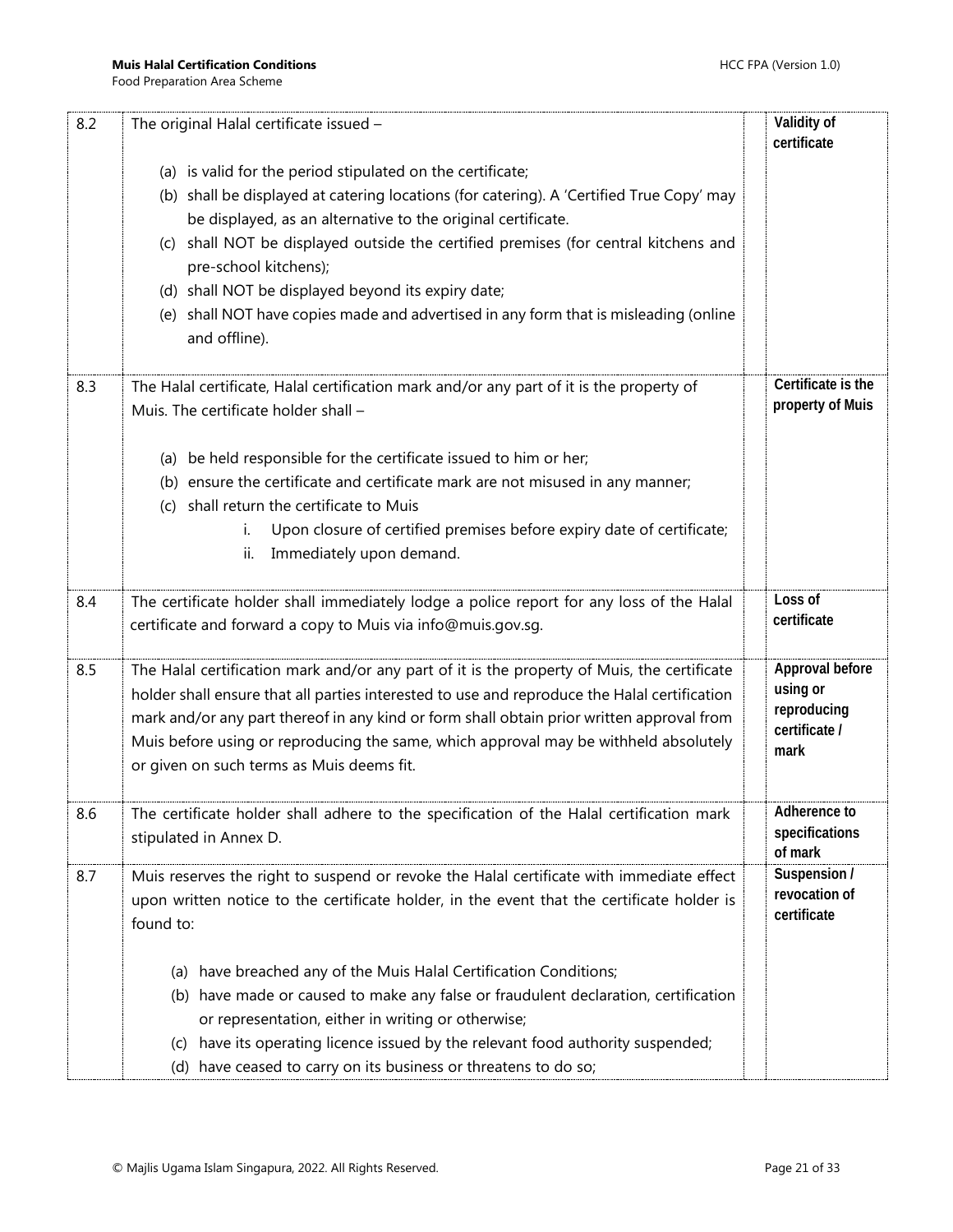<span id="page-21-0"></span>

|     | have appointed over all or any part of the assets or undertake a receiver, judicial<br>(e)<br>manager or similar officer;<br>have filed or be the subject of a petition for judicial management;<br>(f)<br>have ceased to do business in the normal course for a continuous period of<br>(q)<br>more than 30 days;<br>(h) Have made any arrangement for the benefit of its creditors;<br>Have gone into liquidation or bankruptcy, save for the purposes of a genuine<br>(i)<br>amalgamation or reconstruction; and/or<br>Have been convicted of any offence of such a nature that, in the opinion of<br>(j)<br>Muis, is undesirable that the Halal certificate holder should continue to hold<br>the Halal certificate.                                                                                                                                                                                                                                                                                                                                                                                                                                                                                                                                                                                                                                               |                                                                                           |
|-----|------------------------------------------------------------------------------------------------------------------------------------------------------------------------------------------------------------------------------------------------------------------------------------------------------------------------------------------------------------------------------------------------------------------------------------------------------------------------------------------------------------------------------------------------------------------------------------------------------------------------------------------------------------------------------------------------------------------------------------------------------------------------------------------------------------------------------------------------------------------------------------------------------------------------------------------------------------------------------------------------------------------------------------------------------------------------------------------------------------------------------------------------------------------------------------------------------------------------------------------------------------------------------------------------------------------------------------------------------------------------|-------------------------------------------------------------------------------------------|
| 8.8 | Upon expiry, suspension or revocation of the Halal certificate, the certificate holder shall<br>immediately:<br>(a) cease the display of the Halal certificate;<br>(b) cease all further use of the Halal certification mark;<br>(c) cease all publications, circulation of material and advertisements bearing the<br>Halal certification mark;<br>(d) cease all Halal-related claims in relation to the affected premises;<br>(e) inform parties using or reproducing the Halal certification mark in relation to<br>the affected establishment to cease usage and reproduction of the mark.<br>Further or in the alternative, should Muis' investigation into the breach of the Muis Halal<br>Certification Conditions be on-going and/or until the certificate holder has made suitable<br>recompense for the breach to the satisfaction of Muis, the certificate holder shall not<br>make changes to the existing Halal certificate by submitting a change or renewal<br>application and / or apply for a new Halal certificate.<br>The applicant shall pass a one-time reinstatement audit if the suspension period ends<br>before the certificate's expiry. Applicant shall set the audit date with Muis at least 2 weeks<br>prior to the end of suspension. Failing the re-instatement audit, Muis may extend the<br>suspension till the certificate's expiry. | <b>Cessation of</b><br>use of<br>certificate /<br>mark upon<br>suspension /<br>revocation |
|     | <b>9. OTHER CONDITIONS</b>                                                                                                                                                                                                                                                                                                                                                                                                                                                                                                                                                                                                                                                                                                                                                                                                                                                                                                                                                                                                                                                                                                                                                                                                                                                                                                                                             |                                                                                           |
| 9.1 | The applicant / certificate holder shall at all times keep Muis fully indemnified against all<br>claims, damages, expenses or costs (including those asserted by third parties) arising<br>directly or indirectly from any breach by the certificate holder and/or applicant of any<br>provision of the Muis Halal Certification Conditions or the Halal certificate or otherwise<br>arising from or in connection with the unlawful use of the Halal certificate or Halal                                                                                                                                                                                                                                                                                                                                                                                                                                                                                                                                                                                                                                                                                                                                                                                                                                                                                             | Muis to be fully<br>indemnified                                                           |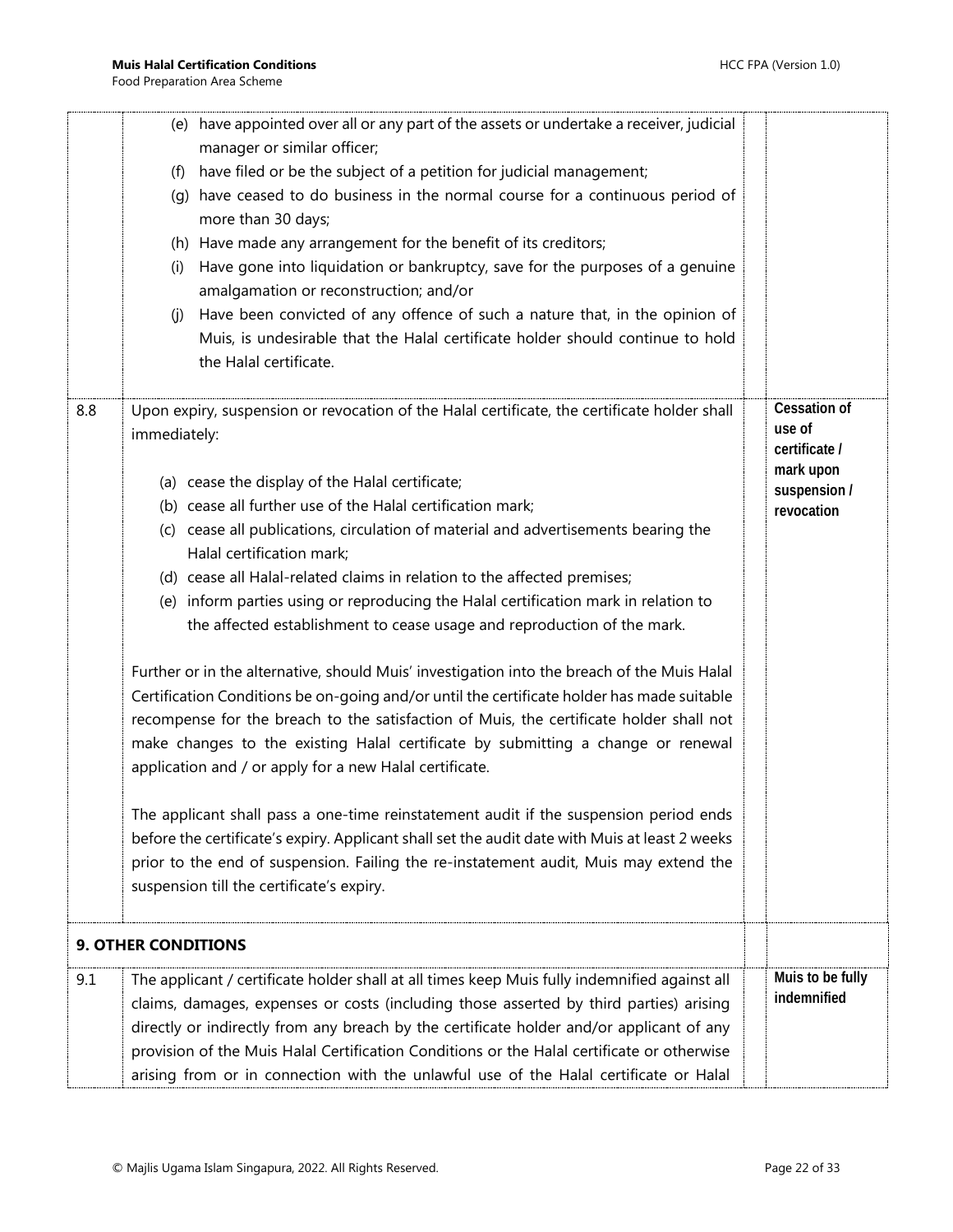|     | certification mark or other activities associated therewith by the Halal certificate holder<br>or applicant.                                                                                                                                                                                                                                                                                                                                                                                                                                                                                                                                                                                                                                     |                                                                   |
|-----|--------------------------------------------------------------------------------------------------------------------------------------------------------------------------------------------------------------------------------------------------------------------------------------------------------------------------------------------------------------------------------------------------------------------------------------------------------------------------------------------------------------------------------------------------------------------------------------------------------------------------------------------------------------------------------------------------------------------------------------------------|-------------------------------------------------------------------|
| 9.2 | The applicant / certificate holder shall accept Muis' decisions on all Halal related matters<br>as binding. Muis' records of all matters relating to the certificate and application shall be<br>binding on the Halal certificate holder or applicant.                                                                                                                                                                                                                                                                                                                                                                                                                                                                                           | Muis' decisions<br>are binding                                    |
| 9.3 | No exercise or failure to exercise or delay in exercising any right power or remedy vested<br>in Muis under or pursuant to the Muis Halal Certification Conditions shall constitute a<br>waiver by Muis of that or any other right power or remedy. The failure of Muis to insist<br>upon or enforce strict performance by the certificate holder or applicant of any provision<br>of the Muis Halal Certification Conditions or to exercise any right under the Muis Halal<br>Certification Conditions shall not be construed as a waiver or relinquishment to any<br>extent of Muis' right to assert or rely upon any such provision or right in that or any<br>other instance; rather, the same shall be and remain in full force and effect. | Non-exercise of<br>power shall not<br>be construed as<br>waiver   |
| 9.4 | The applicant / certificate holder shall provide consent to forensic audit(s) of all its<br>business records in the event of any breaches of the terms thereof.                                                                                                                                                                                                                                                                                                                                                                                                                                                                                                                                                                                  | Consent to<br>forensic audit                                      |
| 9.5 | Muis may at any time, upon written notice to the applicant / certificate holder, vary,<br>remove or add to any one or more of the Muis Halal Certification Conditions. Such<br>change shall take effect from the date stated in the notice, unless otherwise specified in<br>the notice.                                                                                                                                                                                                                                                                                                                                                                                                                                                         | Amendments to<br><b>Muis Halal</b><br>Certification<br>Conditions |
| 9.6 | Muis may review all applications and/or approvals for Halal certificates as it deems<br>necessary.                                                                                                                                                                                                                                                                                                                                                                                                                                                                                                                                                                                                                                               | Review of<br>applications                                         |
| 9.7 | Muis reserves the right to not proceed with the processing of an application, if the nature<br>of that application is deemed sensitive.                                                                                                                                                                                                                                                                                                                                                                                                                                                                                                                                                                                                          | Applications<br>deemed<br>sensitive                               |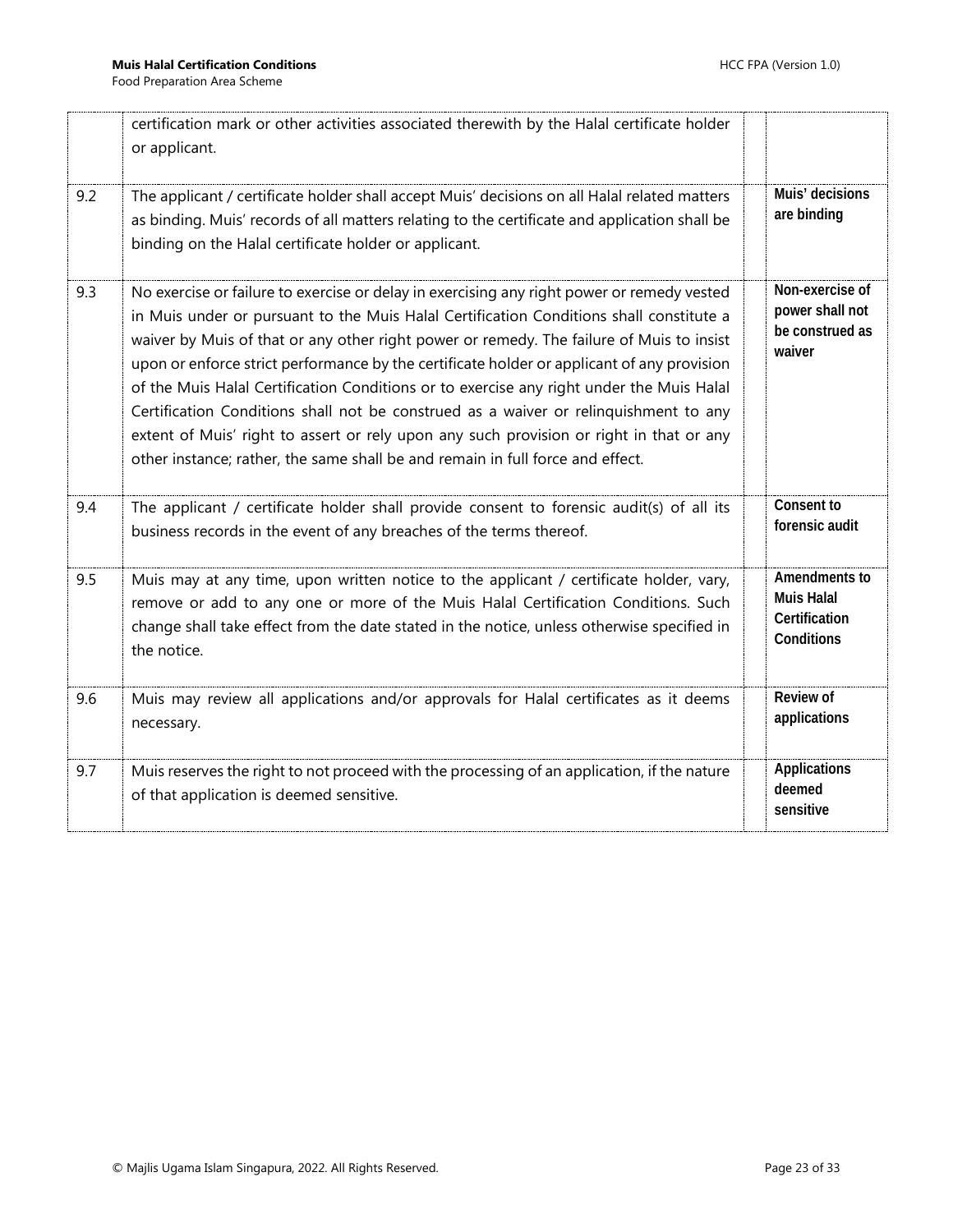#### **ANNEX A – TYPES OF INGREDIENTS**

#### <span id="page-23-0"></span>**Pursuant to Clause 3.5, all ingredients and food products prior to purchase shall be substantiated with product specifications or labels.**

| <b>Types of Halal</b><br><b>Risk</b>                   | Low                                                                                                                                        | Medium - Low                                                                                                                                                      | Medium - High                                                                                                                                                                                                                                                                                             | High                                                                                                                                                                                                                          |
|--------------------------------------------------------|--------------------------------------------------------------------------------------------------------------------------------------------|-------------------------------------------------------------------------------------------------------------------------------------------------------------------|-----------------------------------------------------------------------------------------------------------------------------------------------------------------------------------------------------------------------------------------------------------------------------------------------------------|-------------------------------------------------------------------------------------------------------------------------------------------------------------------------------------------------------------------------------|
| <b>Types of</b><br>ingredients                         | • Plant materials<br>• Pure seafood<br>• Legumes &<br>lentils<br>• Rice<br>• Salt<br>$\bullet$ Ice<br>• Spices<br>• Synthetic<br>Chemicals | Soy Bean pdts<br>Olive Oil<br>Sesame Oil<br>Vegetable Oil<br>Synthetic<br>vinegar<br><b>Noodles</b><br>Pasta<br>Food additives<br>(excl animal-<br>derived E400s) | Enzymes<br>$\bullet$<br>Cheese &<br>byproducts<br>E400s Food<br>$\bullet$<br>Additives<br>(animal-<br>derived)<br>Canned Foods<br>$\bullet$<br>Confectionery<br>$\bullet$<br>& Pastry<br>Dairy Products<br>$\bullet$<br>Processed<br>٠<br>seafood<br>Sauces &<br>Condiments<br>Pure vinegars<br>$\bullet$ | Meat & meat-<br>$\bullet$<br>based items<br>Poultry &<br>$\bullet$<br>poultry-based<br>items<br>Beef extracts<br>Beef tallow<br>$\bullet$<br>Chicken skin<br>Chicken fat<br>$\bullet$<br>Flavourings<br>$\bullet$<br>Gelatine |
| <b>Types of</b><br><b>Documents</b><br><b>Required</b> |                                                                                                                                            | General<br>٠<br>questionnaire<br>(if necessary)                                                                                                                   | General<br>$\bullet$<br>questionnaire<br>Muis-<br>$\bullet$<br>recognised<br>Halal<br>certificate* or<br>laboratory<br>analysis report<br>(if necessary)                                                                                                                                                  | Muis-<br>$\bullet$<br>recognised<br>Halal<br>certificate*                                                                                                                                                                     |

\* All applicants / certificate holders are strongly advised to check the updated list of Muis-recognised Halal certification bodies from the prevailing application portal or Muis website prior to procuring the ingredients.

#### NOTE:

The above list serves as a general guideline and not limited to and/or conclusive. If necessary, Muis shall have the discretion to request more information or documents on the ingredients.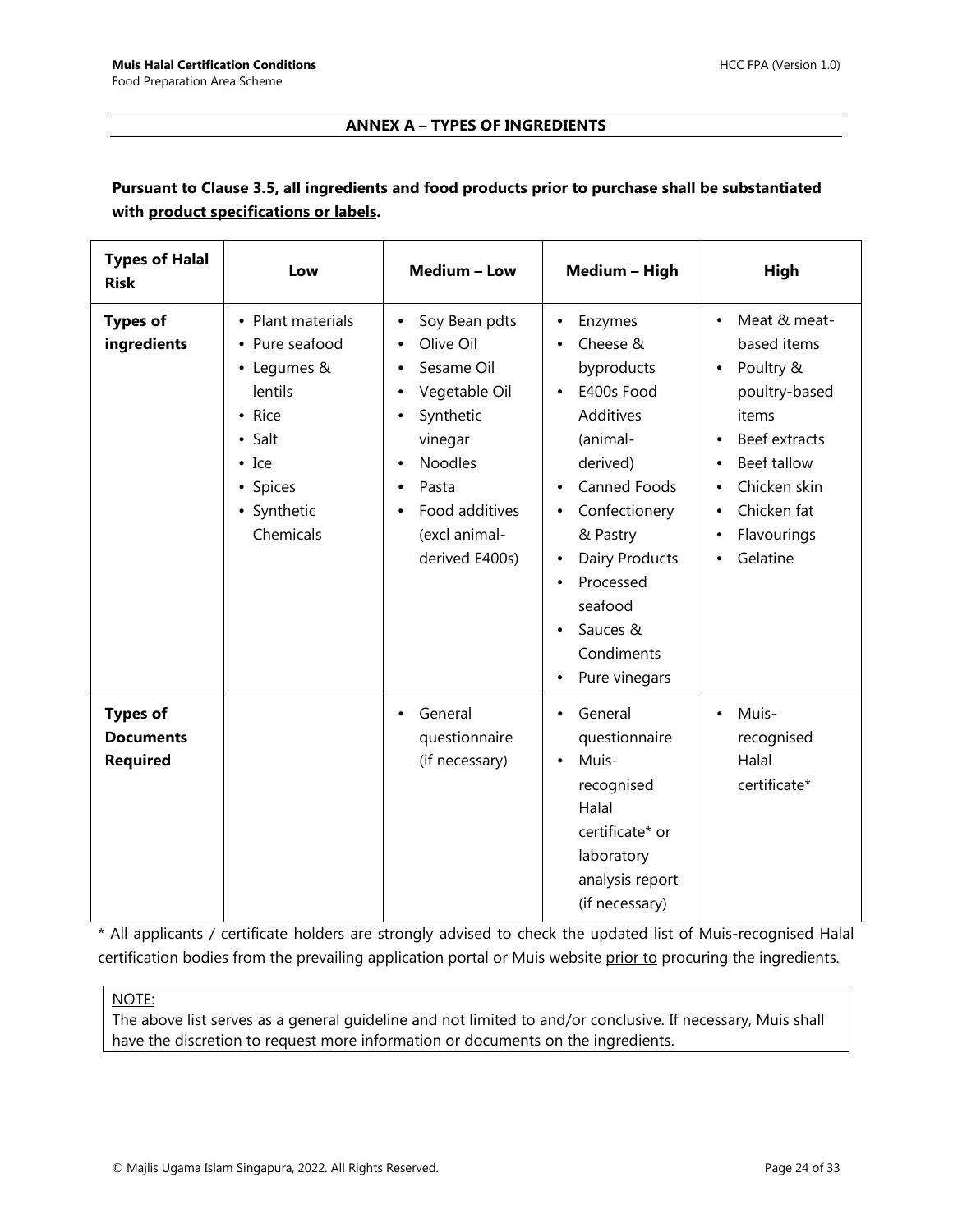#### **ANNEX B – SAMPLE HALMQ PLAN**

<span id="page-24-0"></span>

|                |              | <b>Process</b>                                 | <b>Halal</b>                                                                                           | <b>Control</b>                                                                                                                                                                                                                                                                                                                                                      | <b>Allowable</b><br>Limit /          | <b>Monitoring System</b>               |                                                                                                                                                                                                                                                                                                                                                   |                                    | <b>Corrective Action</b> | <b>Preventive Action</b>                                                                                                                                                     |                                                                                                               |                                                                                                                             |
|----------------|--------------|------------------------------------------------|--------------------------------------------------------------------------------------------------------|---------------------------------------------------------------------------------------------------------------------------------------------------------------------------------------------------------------------------------------------------------------------------------------------------------------------------------------------------------------------|--------------------------------------|----------------------------------------|---------------------------------------------------------------------------------------------------------------------------------------------------------------------------------------------------------------------------------------------------------------------------------------------------------------------------------------------------|------------------------------------|--------------------------|------------------------------------------------------------------------------------------------------------------------------------------------------------------------------|---------------------------------------------------------------------------------------------------------------|-----------------------------------------------------------------------------------------------------------------------------|
|                | <b>HAP</b>   | <b>Step</b>                                    | <b>Threat</b>                                                                                          | Measure(s)                                                                                                                                                                                                                                                                                                                                                          | <b>Prescribed</b><br><b>Practice</b> | What?                                  | How?                                                                                                                                                                                                                                                                                                                                              | When?                              | Who?                     | Immediate<br><b>Correction</b>                                                                                                                                               | To prevent<br>recurrence                                                                                      | To prevent<br>occurrence                                                                                                    |
| <b>EXAMPLE</b> | $\mathbf{1}$ | Procurement<br>of raw<br>materials<br>(Step 1) | Procurement<br>of non-Halal<br>raw<br>materials /<br>processing<br>aids (e.g.<br>non-Halal<br>chicken) | • Obtain Halal<br>certificates<br>for meat /<br>poultry items<br>• Obtain Halal<br>certificates,<br>product<br>specifications,<br>detailed Halal<br>questionnaire<br>and/or<br>laboratory<br>analysis<br>report for<br>non-meat<br>and poultry<br>raw materials<br>Attain Muis'<br>$\blacksquare$<br>approval<br>prior to<br>procurement<br>of ALL raw<br>materials | Zero<br>tolerance                    | Halal<br>status of<br>raw<br>materials | • Check Halal<br>certificates<br>for meat /<br>poultry items<br>• Check Halal<br>certificates,<br>product<br>specifications,<br>detailed Halal<br>questionnaire<br>and/or<br>laboratory<br>analysis<br>report for<br>non-meat<br>and poultry<br>raw materials<br>- Attain Muis'<br>approval<br>prior to<br>procurement<br>of ALL raw<br>materials | Procurement<br>of raw<br>materials | Purchasing<br>Executive  | • Cancel<br>order<br>$\blacksquare$ Call<br>supplier<br>· Inform<br>Purchasing<br>Manager;<br>Halal<br>Team<br>member)<br>$-$ Fill up<br>Halal<br>Incident<br>report<br>form | - Retrain<br>officer<br>involved in<br>the<br>procurement<br>step<br>• Establish<br>approved<br>supplier list | • Periodically audit<br>suppliers<br>• Consider use of<br>technology to<br>prevent human<br>error during<br>order placement |
|                |              |                                                |                                                                                                        |                                                                                                                                                                                                                                                                                                                                                                     |                                      |                                        |                                                                                                                                                                                                                                                                                                                                                   |                                    |                          |                                                                                                                                                                              |                                                                                                               |                                                                                                                             |

**Approved By : \_\_\_\_\_\_\_\_\_\_\_\_\_\_\_\_\_\_\_\_\_\_\_\_\_\_\_\_ Version No. : \_\_\_\_\_\_\_\_\_\_\_\_\_\_\_\_\_\_\_\_\_\_\_\_\_\_\_\_ Approval Date : \_\_\_\_\_\_\_\_\_\_\_\_\_\_\_\_\_\_\_\_\_\_\_\_\_\_\_\_ Effective Date : \_\_\_\_\_\_\_\_\_\_\_\_\_\_\_\_\_\_\_\_\_\_\_\_\_\_\_\_ Company Seal :**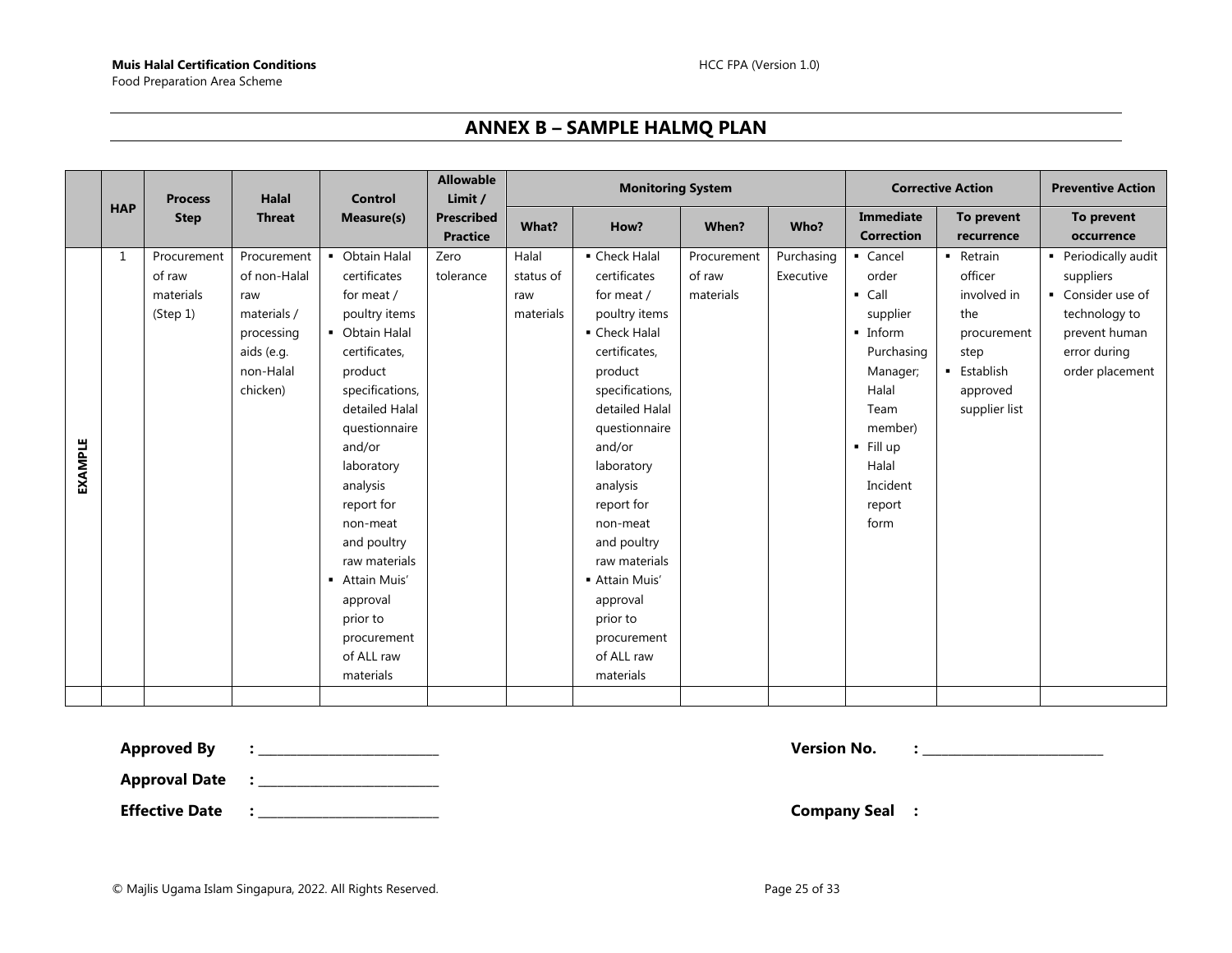## **ANNEX C – GLOSSARY**

<span id="page-25-0"></span>

| <b>Administration of Muslim</b>             | An Act relating to Muslims and to make provision for regulating Muslim                                                                                                                                                                             |
|---------------------------------------------|----------------------------------------------------------------------------------------------------------------------------------------------------------------------------------------------------------------------------------------------------|
| Law Act (AMLA)                              | religious affairs and to constitute a council to advise on matters relating                                                                                                                                                                        |
|                                             | to the Muslim religion in Singapore and a Syariah Court.                                                                                                                                                                                           |
| <b>Additive</b>                             | Substances added to food to preserve flavour or enhance its taste<br>and/or appearance.                                                                                                                                                            |
| <b>Amend Application</b>                    | Application submitted via the application portal seeking approval for the<br>changes to the previously approved Halal application.                                                                                                                 |
| <b>Allowable Limit</b>                      | The value of a monitored action which separates acceptable from the<br>unacceptable. Examples include voltage for stunning of animal, amount<br>of ethanol, etc.                                                                                   |
| <b>Applicant</b>                            | Company / Establishment submitting an application for the purpose of<br>Halal certification.                                                                                                                                                       |
| <b>Catering Company</b>                     | A company that provides food & services, etc., for social functions such<br>as weddings, external parties, etc.                                                                                                                                    |
| <b>Central Kitchen</b>                      | Kitchen which prepares semi- / fully- processed items and transports to<br>its Halal certified retail outlets for further processing or use, prior to sale<br>of the finished items or for sale in as is condition.                                |
| <b>Chain Outlets</b>                        | More than one outlet bearing the same business name and/or<br>management.                                                                                                                                                                          |
| <b>Competent Muslim</b><br><b>Personnel</b> | Muslim personnel who have successfully completed the mandatory<br>Halal training programme mandated by Muis or have been assessed to<br>be competent by Muis via a competency assessment.                                                          |
| <b>Control Measure</b>                      | Any action and/or activity required to eliminate Halal threats.                                                                                                                                                                                    |
| Corrective Action                           | Any action to be taken when the results of monitoring at the HAP<br>indicate a loss of control.                                                                                                                                                    |
| <b>Documentation</b>                        | Written proof of step-by-step process documenting a routine.                                                                                                                                                                                       |
| <b>Express Application</b>                  | Application processing shall be initiated within 7 working days upon<br>submission of a New application and payment of the non-refundable<br>application fees. It does not guarantee the issuance of a Halal certificate<br>within 7 working days. |
| Food                                        | Includes drinks.                                                                                                                                                                                                                                   |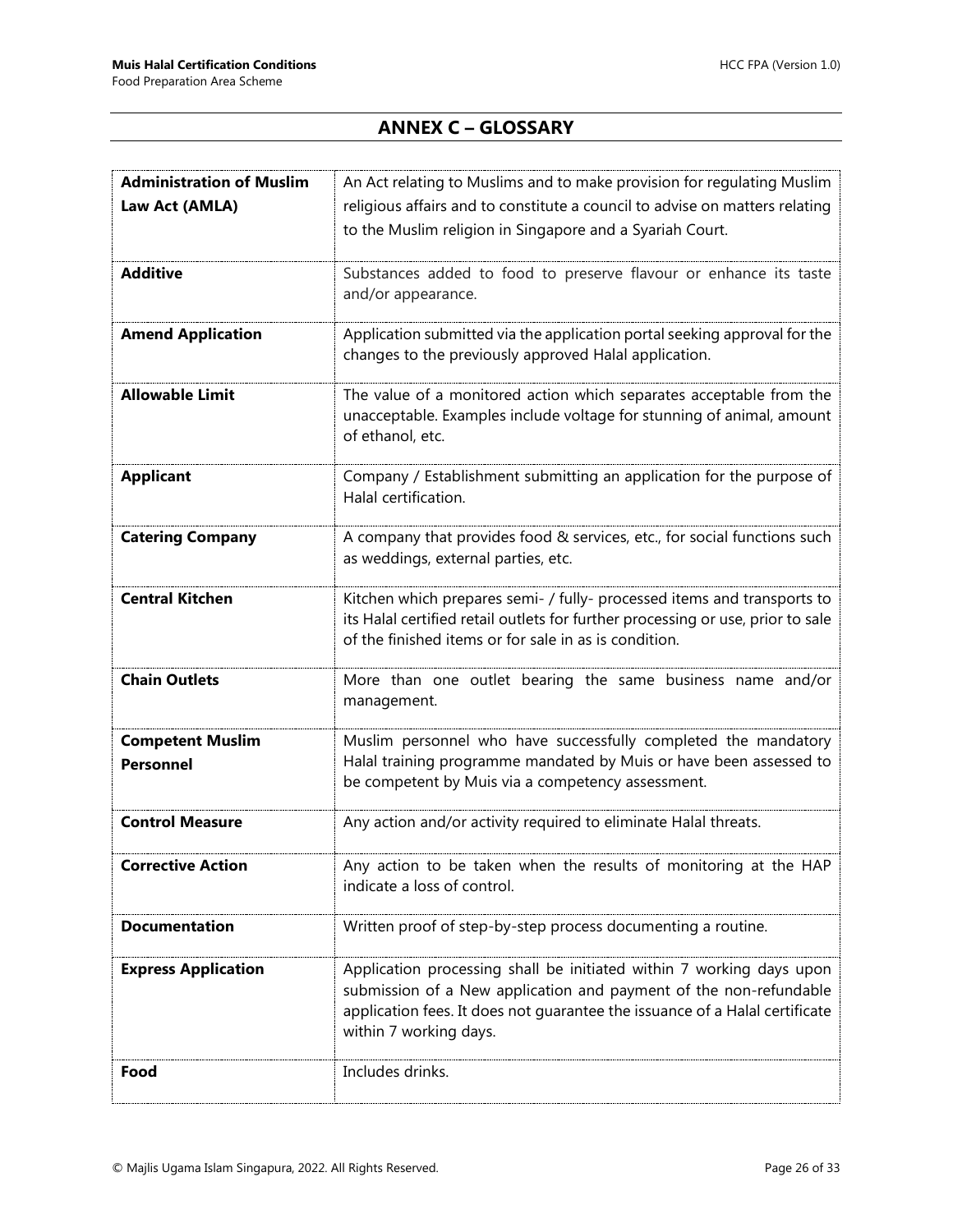| <b>Food Station</b>                   | Compartmentalised station serving food or drinks located in a hotel<br>restaurant, that (i) conducts minimal preparation / cooking, and (ii) has<br>an external Halal-certified kitchen within the hotel for the preparation of<br>food or drinks. It shall apply for the Food Station sub-scheme under the<br>Eating Establishment scheme.                                                                                                     |
|---------------------------------------|-------------------------------------------------------------------------------------------------------------------------------------------------------------------------------------------------------------------------------------------------------------------------------------------------------------------------------------------------------------------------------------------------------------------------------------------------|
| <b>Franchise Outlets</b>              | The right or license granted by a company to an individual / company<br>to operate a business / establishment at a specific location using their<br>name and system.                                                                                                                                                                                                                                                                            |
| <b>Halal</b>                          | Means "Permissible".<br>Halal, in relation to any product, service or activity, means the<br>requirements of the Muslim law are complied with in the production,<br>processing, marketing, display or carrying out, as the case may be, of<br>that product, service or activity.<br>Refer to the Singapore Muis Halal Standard on 'General Guidelines for<br>the Handling and Processing of Halal Food' (MUIS-HC-S001) for more<br>information. |
| <b>Halal Assurance Officer</b>        | A member of the Halal Team who is a Muslim and has attended a<br>mandatory Halal training programme mandated by Muis or have been<br>assessed to be competent by Muis via a competency assessment. The<br>Halal Assurance Officer may or may not be the Halal Team Leader.                                                                                                                                                                      |
| <b>Halal Assurance Point</b><br>(HAP) | A step in an operation which, if controlled and monitored, shall eliminate<br>the occurrence of a Halal threat. An example of this is the point of<br>receiving of raw materials.                                                                                                                                                                                                                                                               |
| <b>Halal Team</b>                     | A group of appointed personnel responsible for implementing,<br>monitoring and maintaining the Halal system, as well as ensuring that<br>all requirements have been met in accordance with this document. The<br>Team shall comprise management-appointed Halal Team Leader, Halal<br>Assurance Officer and members from multi-disciplinary background,<br>who possess relevant knowledge and expertise.                                        |
| <b>Halal Team Leader</b>              | Management-appointed representative who heads the Halal Team and<br>has attended a mandatory Halal training programme mandated by Muis<br>or have been assessed to be competent by Muis via a competency<br>assessment. The Halal Team Leader shall be someone who has the<br>authority to implement the Muis Halal Certification Conditions and<br>rectify any non-compliance immediately.                                                     |
| <b>Halal Threat</b>                   | The potential to render a product as non-Halal. Examples include cross-<br>mixing of Halal and non-Halal raw materials, receiving of raw materials<br>that are not prior-approved by Muis, etc.                                                                                                                                                                                                                                                 |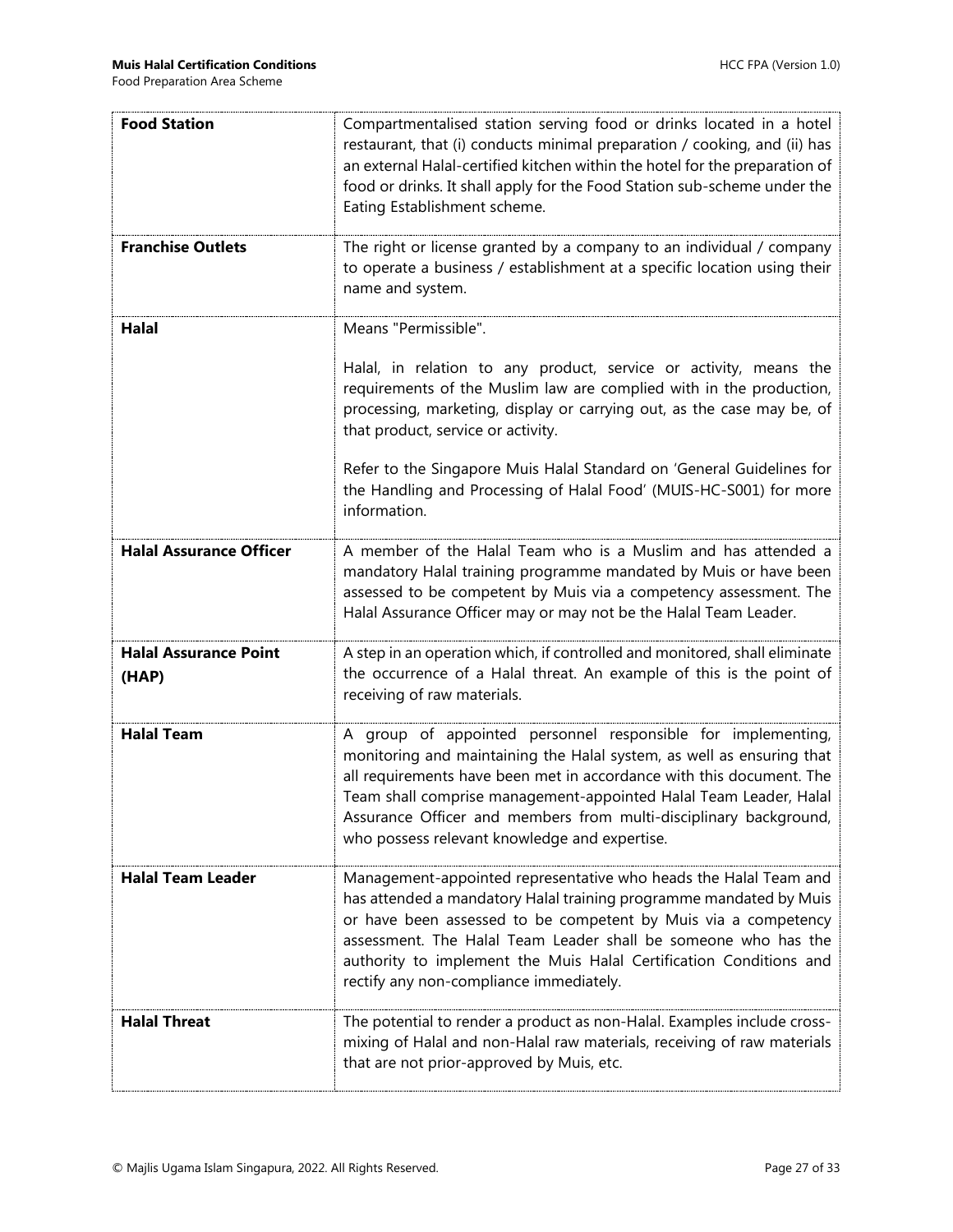| <b>Limited Time Offer (LTO)</b>                | A special menu item or set of menu items available for a defined short<br>period of time.                                                                                                                                                                                                                                                                                                                                 |
|------------------------------------------------|---------------------------------------------------------------------------------------------------------------------------------------------------------------------------------------------------------------------------------------------------------------------------------------------------------------------------------------------------------------------------------------------------------------------------|
|                                                |                                                                                                                                                                                                                                                                                                                                                                                                                           |
| <b>Menu Item</b>                               | Refers to any item sold or offered to sell by an eating establishment,                                                                                                                                                                                                                                                                                                                                                    |
|                                                | catering company or a central kitchen.                                                                                                                                                                                                                                                                                                                                                                                    |
| <b>Monitoring</b>                              | The act of conducting a planned sequence of observations or<br>measurements of control parameters to assess total conformance with<br>specifications and requirements as stipulated in this document.                                                                                                                                                                                                                     |
| <b>Muis Halal Certificate</b>                  | A certificate issued by Muis under Section 88A of the Administration of<br>Muslim Law Act (Cap 3). "Halal certificate", in relation to any product,<br>service or activity, means a certificate to the effect that the requirements<br>of the Muslim Law are complied with in the production, processing,<br>marketing or display of that product, the provision of that service or the<br>carrying out of that activity. |
| <b>Muis Halal Certification</b><br><b>Mark</b> | Refers to any certification mark specified by Muis for use in relation to<br>any product, service or activity in respect of which it has issued a Halal<br>certificate under Section 88A (1) of the Administration of Muslim Law<br>Act (Cap 3).                                                                                                                                                                          |
| <b>Muslim</b>                                  | A person who professes the religion of Islam in accordance with the<br>Muslim Law.                                                                                                                                                                                                                                                                                                                                        |
| <b>New Application</b>                         | Fresh application submitted for the purpose of Halal certification.                                                                                                                                                                                                                                                                                                                                                       |
| <b>Non-Halal</b>                               | Means "not permissible".                                                                                                                                                                                                                                                                                                                                                                                                  |
|                                                | Non-Halal, in relation to any product, service or activity, means the<br>requirements of the Muslim law are not complied with in the production,<br>processing, marketing, display or carrying out, as the case may be, of<br>that product, service or activity.                                                                                                                                                          |
|                                                | For the purpose of Halal certification, food and ingredients which<br>are not supported with the relevant documents as shown in Annex<br>A will be regarded as non-Halal.                                                                                                                                                                                                                                                 |
| <b>Normal Application</b>                      | Application processing shall be initiated within 14 working days upon<br>submission of a New application and payment of the non-refundable<br>application fees. It does not guarantee the issuance of a Halal certificate<br>within 14 working days.                                                                                                                                                                      |
| <b>Permanent Muslim</b><br><b>Personnel</b>    | Staff of a company / establishment who is a Muslim and employed on a<br>full- and/or part-time permanent basis. It includes the owner of a<br>company / establishment who is a Muslim.                                                                                                                                                                                                                                    |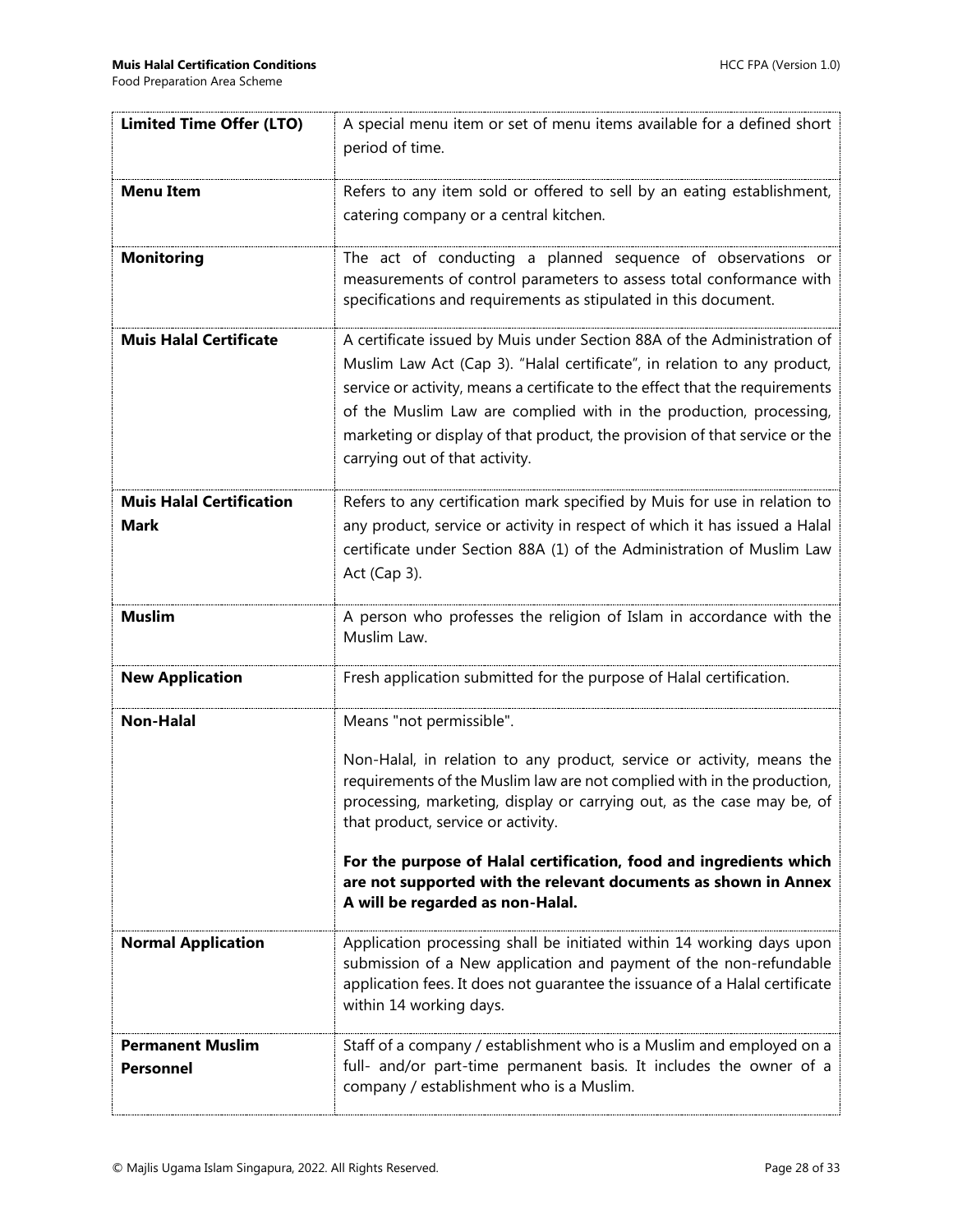| <b>Prepacked Food</b>                                                             | Food that is packed in advance for sale in a wrapper or container, and<br>bears a label containing all the particulars required by food regulations<br>stated in Sale of Food Act (Chapter 283, section 56(1)) (i.e. for retail sale).<br>Food packed in non-retail containers (i.e. for supply to food<br>manufacturers or food services for further use) is not considered as<br>prepacked food. |  |  |
|-----------------------------------------------------------------------------------|----------------------------------------------------------------------------------------------------------------------------------------------------------------------------------------------------------------------------------------------------------------------------------------------------------------------------------------------------------------------------------------------------|--|--|
| <b>Pre-school Kitchen</b>                                                         | Kitchen in kindergarten, child- and infant-care centres.                                                                                                                                                                                                                                                                                                                                           |  |  |
| <b>Processing Aid</b>                                                             | Any substance or material, not including apparatus or utensils, and not<br>consumed as a food ingredient by itself, intentionally used in the<br>processing of raw materials, foods or its ingredients, to fulfil a certain<br>technological purpose during treatment or processing.                                                                                                               |  |  |
| <b>Product</b>                                                                    | Refers to any food and non-food substance or material, which may be<br>unprocessed, semi-processed or fully-processed, that may be bought,<br>used, manufactured and/or distributed by a company / establishment.<br>Refers also to the stock-keeping unit.                                                                                                                                        |  |  |
| <b>Raw Material</b>                                                               | Crude or processed material that can be converted by manufacture,<br>processing or combination into a new and useful product.                                                                                                                                                                                                                                                                      |  |  |
| <b>Renewal Application</b>                                                        | Application auto-submitted to renew the status of the existing Halal<br>certificate 120 days prior to its expiry.                                                                                                                                                                                                                                                                                  |  |  |
| <b>Request For Action (RFA)</b>                                                   | Non-compliance with the Muis Halal Certification Conditions that shall<br>be addressed within the agreed deadline between Muis and applicant.                                                                                                                                                                                                                                                      |  |  |
| <b>Research &amp; Development</b><br>(R&D)                                        | Development of new food products or menu offerings.                                                                                                                                                                                                                                                                                                                                                |  |  |
| <b>Restaurant</b>                                                                 | Food shop with self-managed preparation and dining area. It shall apply<br>for the Restaurant sub-scheme under the Eating Establishment scheme.                                                                                                                                                                                                                                                    |  |  |
| <b>Retail Sale</b>                                                                | A retail sale occurs when a business sells the product directly to<br>consumers for his or her own use (including brick-and-mortar shops<br>such as supermarkets, minimarts, and online platforms).                                                                                                                                                                                                |  |  |
| <b>Short-term Stall</b>                                                           | Temporary food stall at a bazaar, expositions, etc for which its principal<br>premises / central kitchen is Halal-certified. It shall apply for the Short-<br>term Stall sub-scheme under the Eating Establishment scheme.                                                                                                                                                                         |  |  |
| <b>Singapore Muis Halal</b><br><b>Quality Management</b><br><b>System (HalMQ)</b> | A set of systems-based Halal certification requirements introduced in<br>2008. Pronounced as 'Hallmark', HalMQ is benchmarked against<br>internationally-known standards such as ISO and HACCP.                                                                                                                                                                                                    |  |  |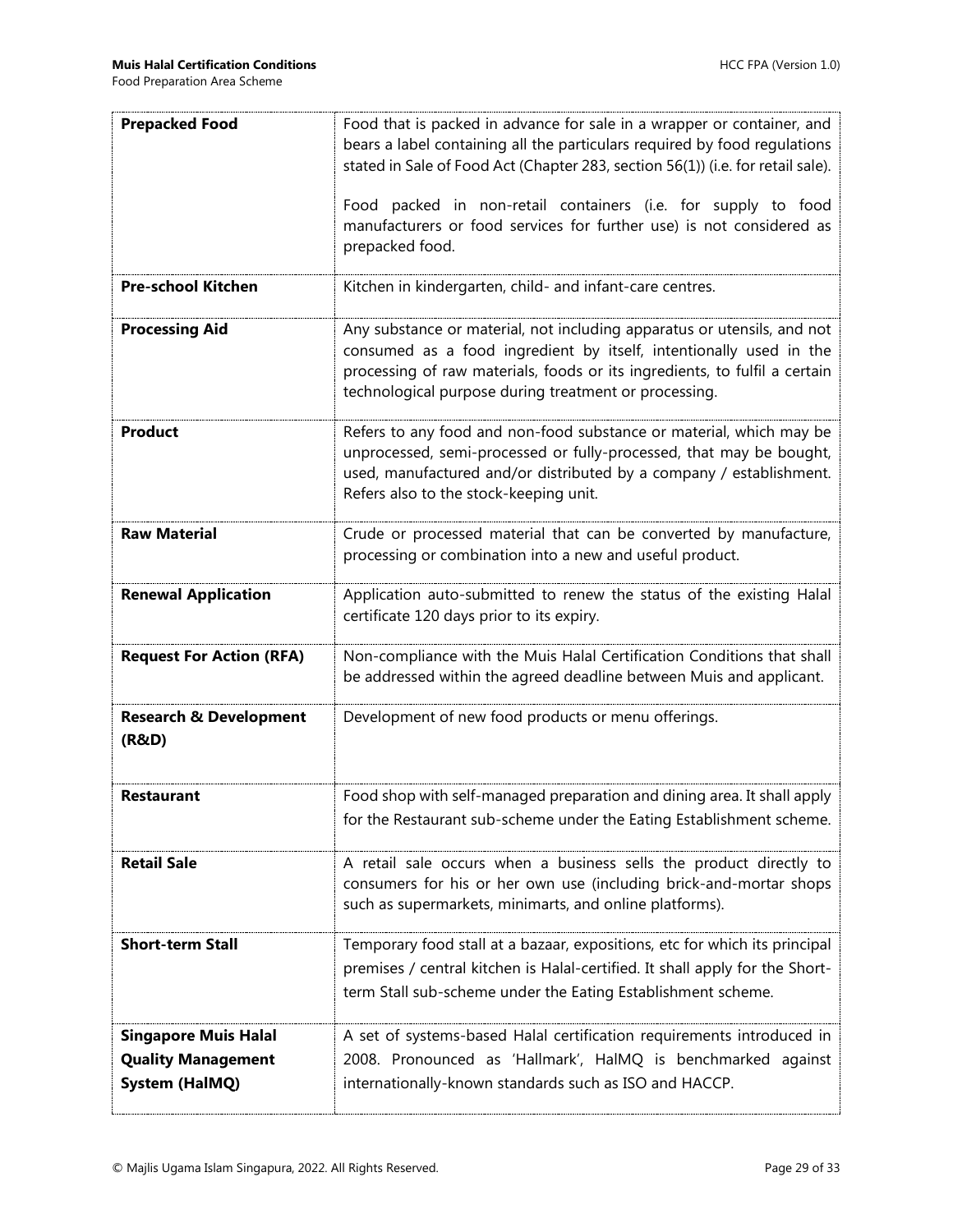|                      | Refer to the Singapore Muis Halal Standard on 'General Guidelines for<br>the Development and Implementation of a Halal Quality Management<br>System' (MUIS-HC-S002) for more information.                                                                                                            |  |
|----------------------|------------------------------------------------------------------------------------------------------------------------------------------------------------------------------------------------------------------------------------------------------------------------------------------------------|--|
| <b>Staff Pantry</b>  | Refers to a dedicated room / area within the company used by staff for<br>the preparation of food for personal consumption, and not for the<br>purpose of storing or preparing products, menu items, raw materials,<br>processing aids and packaging materials within the scope of<br>certification. |  |
| Sub-scheme           | Refers to the type of Catering / Central Kitchen / Pre-School kitchen<br>scheme, depending on the nature of business of the company /<br>establishment.                                                                                                                                              |  |
| <b>Virtual brand</b> | Refers to a "brand" of eating establishment (EE) or food preparation area<br>(FPA) that does not have a physical (brick and mortar) shop bearing a<br>signage with the said branding.                                                                                                                |  |
| <b>Working day</b>   | Refers to any day except Saturday, Sunday and Public Holiday.                                                                                                                                                                                                                                        |  |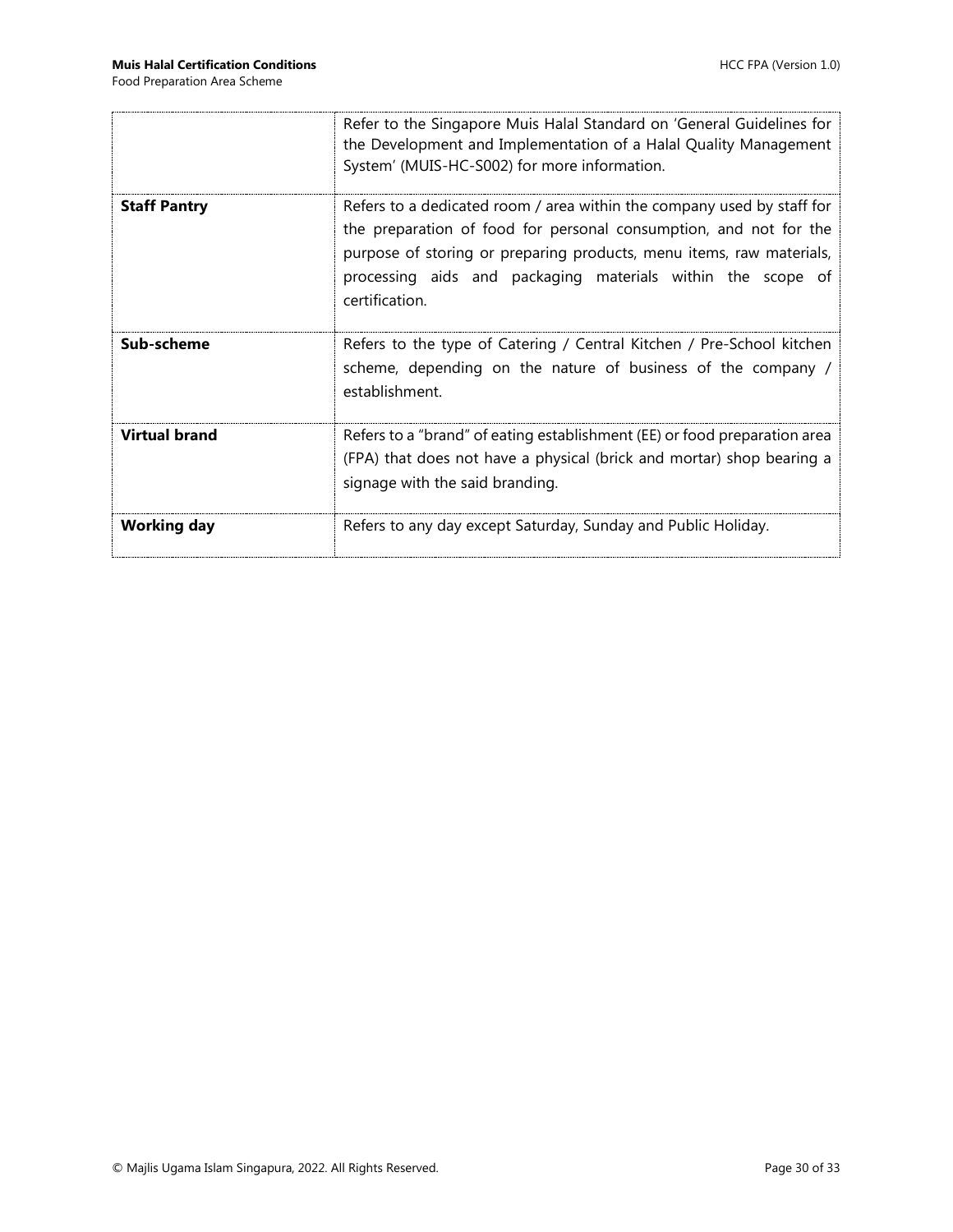#### <span id="page-30-0"></span>**ANNEX D – SPECIFICATION OF THE MUIS HALAL CERTIFICATION MARK**

#### **The Muis Halal certification mark used for display shall be subject to the following specifications:**

- 1 The Halal certification mark shall always be used in its original proportions and may be proportionately resized;
- 2 The resolution of the mark shall be sufficient such that the wordings on the mark is readable;
- 3 The mark shall be reproduced in its official colours as shown below or in black and white.
- 4 The Halal certification mark shall not be bigger and made more prominent than the company's branding.



Full Colour Variation of Corporate Colours

- 5 The Muis Halal Certification Mark shall:
	- (a) be used only during the validity of the Muis Halal certificate;
	- (b) be used only for premises covered by certification;
	- (c) be placed in a location that will not be deemed as disrespectful;
	- (d) not be used in a manner that may result in misinterpretation on the scope of certification;
	- (e) not be used in a form that can be easily tampered (e.g. stickers or decals).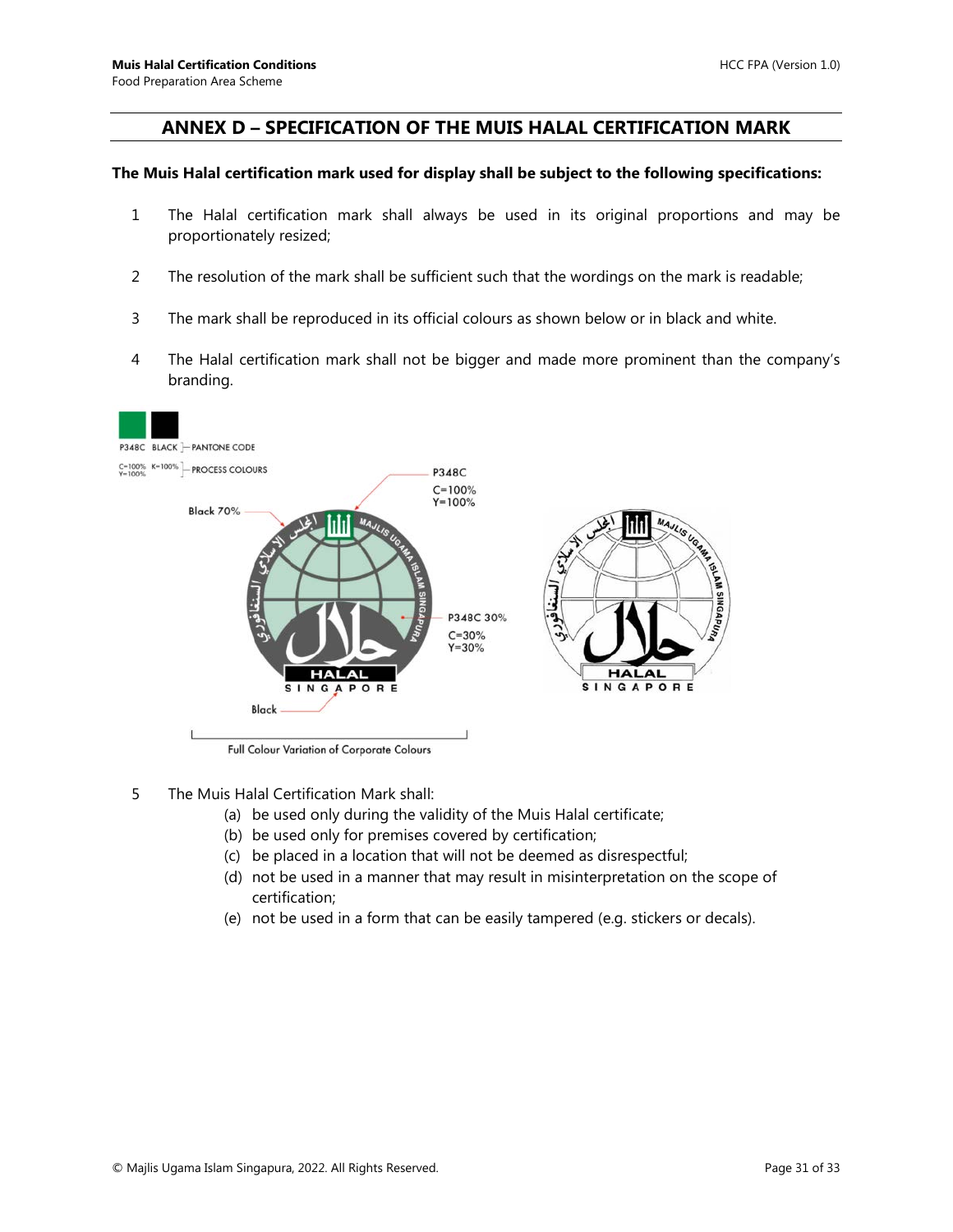### **TABLE A – IMPOSED CONDITIONS FOR APPROVED WAIVERS**

<span id="page-31-0"></span>**Pursuant to Clause 2.9, approvals granted to waivers of Muis Halal Certification Conditions may be subject to the following conditions:**

| <b>Types of</b><br><b>Waiver</b>    | <b>Muslim Staff</b><br>(Clause 3.14)                                                                                                                                                                                     | <b>Subletting of premises</b><br>(Clause 6.6)                                                                                                                                            | <b>Substantiation of</b><br><b>Halal ingredients</b><br>(Clause 3.5)                                                                                                                                                                                                                                                                                         |
|-------------------------------------|--------------------------------------------------------------------------------------------------------------------------------------------------------------------------------------------------------------------------|------------------------------------------------------------------------------------------------------------------------------------------------------------------------------------------|--------------------------------------------------------------------------------------------------------------------------------------------------------------------------------------------------------------------------------------------------------------------------------------------------------------------------------------------------------------|
|                                     | Muslim Halal assurance<br>$\bullet$<br>officer / roving<br>supervisor undergo<br>Level 1-2 course.                                                                                                                       | Operations of certificate<br>$\bullet$<br>holder and tenant must<br>be kept entirely<br>separated.                                                                                       | The ingredients<br>$\bullet$<br>have been declared<br>and approved by<br>Muis.                                                                                                                                                                                                                                                                               |
| <b>Imposed</b><br><b>Conditions</b> | Roving supervisor to<br>maintain a<br>checklist/log of audit.<br>Applicant to employ a<br>second Muslim staff<br>within 6 months, where<br>possible.<br>Roving Supervisor to<br>hold at least a<br>supervisory position. | Muis shall be informed<br>of any changes to<br>arrangement through an<br>amend application<br>submission.<br>The Halal application<br>$\bullet$<br>may be reviewed from<br>time to time. | The ingredients<br>$\bullet$<br>shall bear Halal<br>certification mark<br>(HCM) on the<br>product packaging,<br>unless otherwise<br>stated.<br>The purchase<br>$\bullet$<br>receipts are verified<br>and endorsed by<br>the Muslim<br>employee.<br>Purchase receipts<br>$\bullet$<br>of ingredients shall<br>not include items<br>meant for personal<br>use. |

Note: The table above serves as a general guideline and not limited to and/or conclusive. Muis shall have the discretion to impose other conditions, if deemed necessary.